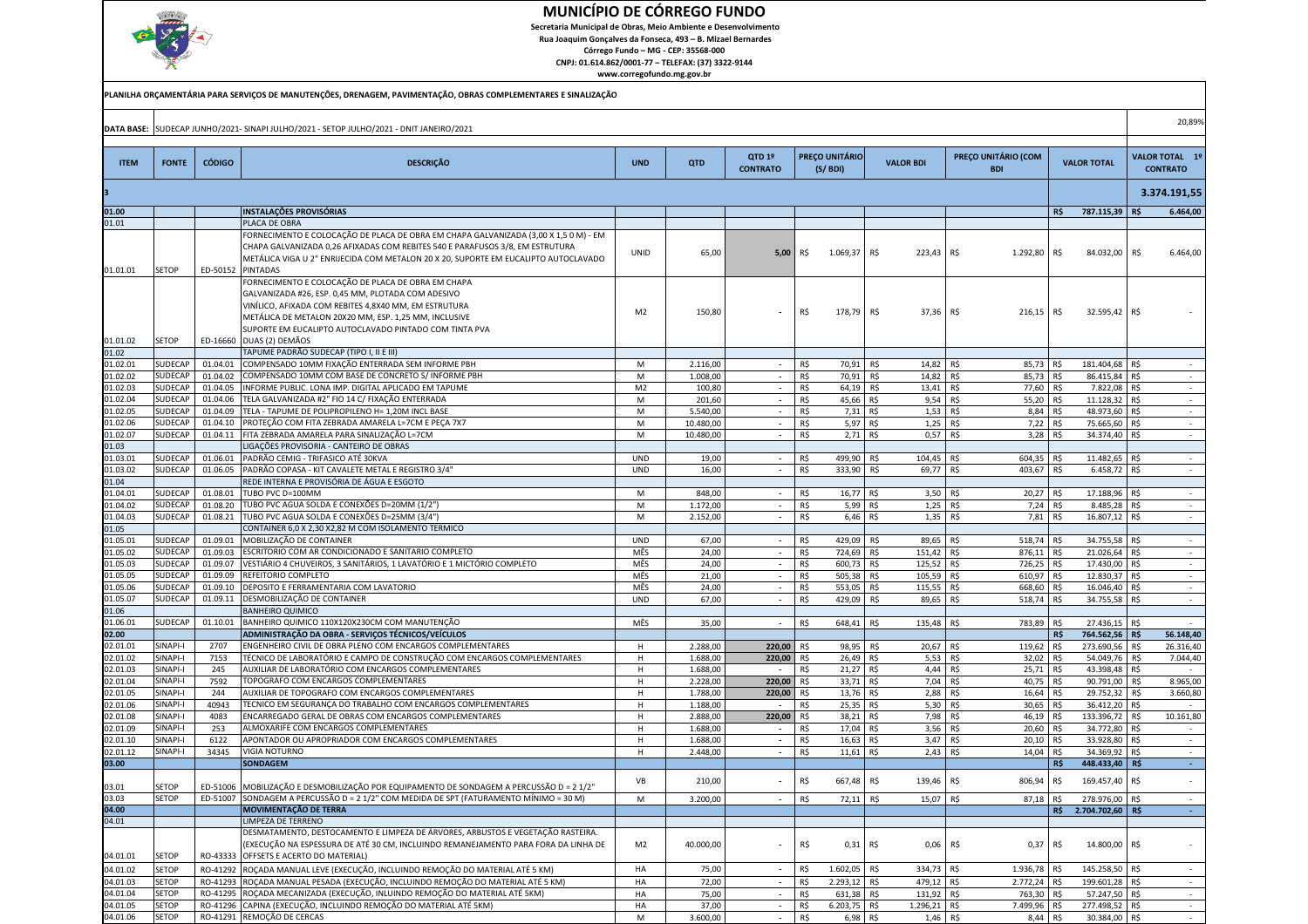

 Secretaria Municipal de Obras, Meio Ambiente e DesenvolvimentoRua Joaquim Gonçalves da Fonseca, 493 – B. Mizael Bernardes

Córrego Fundo – MG - CEP: 35568-000 CNPJ: 01.614.862/0001-77 – TELEFAX: (37) 3322-9144

|                      |                       |                      | PLANILHA ORÇAMENTÁRIA PARA SERVIÇOS DE MANUTENÇÕES, DRENAGEM, PAVIMENTAÇÃO, OBRAS COMPLEMENTARES E SINALIZAÇÃO                                      |                      |                       |                           |            |                                  |                               |                                   |            |                                |     |                                   |
|----------------------|-----------------------|----------------------|-----------------------------------------------------------------------------------------------------------------------------------------------------|----------------------|-----------------------|---------------------------|------------|----------------------------------|-------------------------------|-----------------------------------|------------|--------------------------------|-----|-----------------------------------|
|                      |                       |                      | DATA BASE: SUDECAP JUNHO/2021- SINAPI JULHO/2021 - SETOP JULHO/2021 - DNIT JANEIRO/2021                                                             |                      |                       |                           |            |                                  |                               |                                   |            |                                |     | 20,89%                            |
| <b>ITEM</b>          | <b>FONTE</b>          | <b>CÓDIGO</b>        | <b>DESCRIÇÃO</b>                                                                                                                                    | <b>UND</b>           | <b>QTD</b>            | QTD 1º<br><b>CONTRATO</b> |            | <b>PREÇO UNITÁRIO</b><br>(S/BDI) | <b>VALOR BDI</b>              | PREÇO UNITÁRIO (COM<br><b>BDI</b> |            | <b>VALOR TOTAL</b>             |     | VALOR TOTAL 1º<br><b>CONTRATO</b> |
| 04.01.07             | SETOP                 |                      | RO-42282 REMOÇÃO DE MATA-BURRO                                                                                                                      | UND                  | 66,00                 | $\sim$                    | R\$        | 407,01 R\$                       | 85,04 R\$                     | 492,05                            | R\$        | 32.475,30 R\$                  |     | $\sim$                            |
| 04.02                |                       |                      | REGULARIZAÇÃO E COMPACTAÇÃO DE SOLO                                                                                                                 |                      |                       |                           |            |                                  |                               |                                   |            |                                |     |                                   |
| 04.02.01             | SETOP                 | ED-51100             | CORTE E DESATERRO PARA REGULARIZAÇÃO E ARRASTAMENTO NIVELADO A CURTA DISTÂNCIA COM<br>LÂMINA                                                        | M3                   | 36.000,00             |                           | R\$        | 2,27 R\$                         | $0,47$ R\$                    | 2,74 R\$                          |            | 98.640,00 R\$                  |     |                                   |
| 04.02.02             | SETOP                 | ED-51123             | REGULARIZAÇÃO E COMPACTAÇÃO DE TERRENO COM PLACA VIBRATÓRIA                                                                                         | M <sub>2</sub>       | 12.500,00             |                           | R\$        | $2,59$ R\$                       | $0,54$ R\$                    | 3,13                              | R\$        | 39.125,00 R\$                  |     | $\sim$                            |
| 04.02.03             | SETOP                 | ED-51124             | REGULARIZAÇÃO E COMPACTAÇÃO DE TERRENO COM ROLO VIBRATÓRIO                                                                                          | M <sub>2</sub>       | 4.450,00              |                           | R\$        | $1,17$ R\$                       | $0,24$ R\$                    | 1,41                              | R\$        | 6.274,50                       | R\$ | $\sim$                            |
| 04.02.04             | SETOP                 |                      | ED-51122 REGULARIZAÇÃO E COMPACTAÇÃO DE TERRENO MANUAL, COM SOQUETE                                                                                 | M <sub>2</sub>       | 3.050,00              | $\sim$                    | R\$        | 7,25 R\$                         | $1,51$ R\$                    | 8,76 R\$                          |            | 26.718,00 R\$                  |     | $\sim$                            |
| 04.03                |                       |                      | ESCAVAÇÃO MECÂNICA                                                                                                                                  |                      |                       |                           |            |                                  |                               |                                   |            |                                |     |                                   |
|                      |                       |                      | ESCAVAÇÃO, CARGA, DESCARGA, ESPALHAMENTO E TRANSPORTE DE MATERIAL DE 1ª CATEGORIA,                                                                  | M3                   | 35.000,00             |                           | R\$        | $5,10$ R\$                       | 1,07                          | R\$<br>6,17                       | R\$        | 215.950,00                     | R\$ |                                   |
| 04.03.01             | SETOP                 | RO-40129             | COM MOTOSCRAPER. DISTÂNCIA MÉDIA DE TRANSPORTE <= 200 M                                                                                             |                      |                       |                           |            |                                  |                               |                                   |            |                                |     |                                   |
| 04.03.02             | SETOP                 | RO-40131             | ESCAVAÇÃO, CARGA, DESCARGA, ESPALHAMENTO E TRANSPORTE DE MATERIAL DE 1ª CATEGORIA,<br>COM MOTOSCRAPER. DISTÂNCIA MÉDIA DE TRANSPORTE DE 401 A 600 M | M3                   | 28.000,00             |                           | R\$        | 6,67 R\$                         | $1,39$ R\$                    | 8,06                              | R\$        | 225.680,00 R\$                 |     |                                   |
|                      |                       |                      | ESCAVAÇÃO, CARGA, DESCARGA, ESPALHAMENTO E TRANSPORTE DE MATERIAL DE 2ª CATEGORIA                                                                   |                      |                       |                           |            |                                  |                               |                                   |            |                                |     |                                   |
| 04.03.03             | SETOP                 | RO-40140             | COM MOTOSCRAPER. DISTÂNCIA MÉDIA DE TRANSPORTE DE 201 A 400 M                                                                                       | M3                   | 21.000,00             |                           | R\$        | 8,44 R\$                         | $1,76$ R\$                    | 10,20                             | R\$        | 214.200,00 R\$                 |     |                                   |
|                      |                       |                      | ESCAVAÇÃO, CARGA, DESCARGA, ESPALHAMENTO E TRANSPORTE DE MATERIAL DE 2ª CATEGORIA                                                                   | M3                   |                       |                           | R\$        | 9,35 R\$                         | $1,95$ R\$                    |                                   |            | 192.100,00 R\$                 |     |                                   |
| 04.03.04             | SETOP                 | RO-40143             | COM MOTOSCRAPER. DISTÂNCIA MÉDIA DE TRANSPORTE DE 601 A 800 M                                                                                       |                      | 17.000,00             |                           |            |                                  |                               | 11,30                             | R\$        |                                |     |                                   |
|                      |                       |                      | ESCAVAÇÃO,CARGA, DESCARGA, ESPALHAMENTO E TRANSPORTE DE MATERIAL DE 1ª CATEGORIA,                                                                   | M3                   | 14.000,00             |                           | R\$        | 4,25 R\$                         | 0,89                          | R\$<br>5,14                       | R\$        | 71.960,00 R\$                  |     |                                   |
| 04.03.05             | <b>SETOP</b>          | RO-40149             | COM CAMINHÃO. DISTÂNCIA MÉDIA DE TRANSPORTE DE 201 A 400 M<br>ESCAVAÇÃO, CARGA, DESCARGA, ESPALHAMENTO E TRANSPORTE DE MATERIAL DE 1ª CATEGORIA,    |                      |                       |                           |            |                                  |                               |                                   |            |                                |     |                                   |
| 04.03.06             | SETOP                 | RO-40152             | COM CAMINHÃO. DISTÂNCIA MÉDIA DE TRANSPORTE DE 801 A 1.000 M                                                                                        | M3                   | 26.000,00             |                           | R\$        | 5,34 R\$                         | $1,12$ R\$                    | 6,46                              | R\$        | 167.960,00 R\$                 |     |                                   |
|                      |                       |                      | ESCAVAÇÃO, CARGA, DESCARGA, ESPALHAMENTO E TRANSPORTE DE MATERIAL DE 2ª CATEGORIA                                                                   |                      |                       |                           |            |                                  |                               |                                   |            |                                |     |                                   |
| 04.03.07             | SETOP                 | RO-40163             | COM CAMINHÃO. DISTÂNCIA MÉDIA DE TRANSPORTE DE 201 A 400 M                                                                                          | M3                   | 7.000,00              |                           | R\$        | 4,99 R\$                         | 1,04                          | R\$<br>6,03                       | R\$        | 42.210,00 R\$                  |     |                                   |
|                      |                       |                      | ESCAVAÇÃO, CARGA, DESCARGA, ESPALHAMENTO E TRANSPORTE DE MATERIAL DE 2ª. CATEGORIA                                                                  | M <sub>3</sub>       | 7.000,00              |                           | R\$        | $6,02$ R\$                       | $1,26$ R\$                    | 7,28                              | R\$        | 50.960,00 R\$                  |     |                                   |
| 04.03.08             | SETOP                 | RO-40165             | COM CAMINHÃO. DISTÂNCIA MÉDIA DE TRANSPORTE DE 601 A 800 M<br>ESCAVAÇÃO MECÂNICA COM TRATOR, INCLUSIVE TRANSPORTE ATÉ 50 M EM MATERIAL DE 1ª        |                      |                       |                           |            |                                  |                               |                                   |            |                                |     |                                   |
| 04.03.09             | SETOP                 | ED-51103             | CATEGORIA                                                                                                                                           | M3                   | 12.000,00             |                           | R\$        | $2,44$ R\$                       | 0,51                          | R\$<br>2,95                       | R\$        | 35.400,00 R\$                  |     |                                   |
|                      |                       |                      | ESCAVAÇÃO MECÂNICA COM TRATOR, INCLUSIVE TRANSPORTE ATÉ 50 M EM MATERIAL DE 2ª                                                                      |                      |                       |                           |            |                                  |                               |                                   |            |                                |     |                                   |
| 04.03.10             | SETOP                 | ED-51104             | CATEGORIA                                                                                                                                           | M3                   | 7.000,00              |                           | R\$        | $3,46$ R\$                       | 0,72                          | R\$<br>4,18                       | R\$        | 29.260,00                      | R\$ |                                   |
| 04.04.               |                       |                      | ATERRO E REATERRO                                                                                                                                   |                      |                       |                           |            |                                  |                               |                                   |            |                                |     |                                   |
| 04.04.01             | <b>SETOP</b>          | ED-51098             | ATERRO COMPACTADO COM ROLO VIBRATÓRIO A 95% DO P.N.                                                                                                 | M3                   | 37.000,00             | $\sim$                    | R\$        | $1,15$ R\$                       | $0,24$ R\$                    | $1,39$ R\$                        |            | 51.430,00 R\$                  |     | $\sim$                            |
| 04.04.02             | SETOP                 | ED-51095             | ATERRO COMPACTADO COM ROLO VIBRATÓRIO SEM GRAU DE COMPACTAÇÃO                                                                                       | M3                   | 8.000,00              |                           | R\$        | $1,04$ R\$                       | 0,22                          | R\$<br>1,26                       | R\$        | 10.080,00 R\$                  |     | $\sim$                            |
| 04.04.03<br>04.04.04 | SETOP<br><b>SETOP</b> | RO-40240<br>RO-40241 | PATROLAMENTO(RECONFORMAÇÃOMECÂNICADAPLATAFORMA)<br>COMPACTAÇÃO DE BOTA-FORA A 80% PROCTOR NORMAL                                                    | M <sub>2</sub>       | 80.000,00             | $\sim$                    | R\$        | $0,05$ R\$                       | $0,01$ R\$                    | 0,06                              | R\$<br>R\$ | 4.800,00 R\$                   | R\$ | $\sim$<br>$\sim$                  |
| 04.04.05             | <b>SETOP</b>          | RO-40249             | COMPACTAÇÃO DE ATERRO A 95% PROCTOR NORMAL                                                                                                          | M3<br>M <sub>3</sub> | 7.000,00<br>35.000,00 | $\sim$                    | R\$<br>R\$ | 2,39 R\$<br>2,95 R\$             | $0,50$ R\$<br>$0,62$ R\$      | 2,89<br>3,57 R\$                  |            | 20.230,00<br>124.950,00 R\$    |     | $\sim$                            |
| 04.04.06             | <b>SETOP</b>          | RO-40251             | COMPACTAÇÃO DE ATERRO A 100% PROCTOR NORMAL                                                                                                         | M3                   | 37.000,00             | $\overline{\phantom{a}}$  | R\$        | $3,40$ R\$                       | $0,71$ R\$                    | 4,11                              | R\$        | 152.070,00                     | R\$ | $\sim$                            |
| 04.04.07             | SETOP                 | RO-40253             | COMPACTAÇÃO DE ATERRO A 100% PROCTOR INTERNORMAL (150% PROCTOR NORMAL)                                                                              | M3                   | 7.000,00              | $\sim$                    | R\$        | $3,53$ R\$                       | $0,74$ R\$                    | 4,27                              | R\$        | 29.890,00 R\$                  |     | $\sim$                            |
| 04.04.08             | <b>SETOP</b>          | RO-40252             | COMPACTAÇÃO DE ATERRO A 100% DO PROCTOR INTERMEDIÁRIO                                                                                               | M3                   | 14.000,00             |                           | R\$        | $3,62$ R\$                       | 0,76 R\$                      | 4,38                              | R\$        | 61.320,00                      | R\$ | $\sim$                            |
|                      |                       |                      |                                                                                                                                                     | M3                   | 7.000,00              |                           | R\$        | 4,94 R\$                         | 1,03                          | R\$<br>5,97                       | R\$        | 41.790,00                      | R\$ |                                   |
| 04.04.09             | SETOP                 | RO-40254             | COMPACTAÇÃODEATERROA100%PROCTORNORMALCOMINTERFERÊNCIA DE FILTRO VERTICAL                                                                            |                      |                       |                           |            |                                  |                               |                                   |            |                                |     |                                   |
| 04.04.10             | SETOP                 |                      | RO-40255 COMPACTAÇÃODEATERROA100%PROCTORNORMAL,COMINTERFERÊNCIA DE SOLO ENVELOPADO                                                                  | M3                   | 7.000,00              |                           | R\$        | 4,07 R\$                         | $0,85$ R\$                    | 4,92                              | R\$        | 34.440,00 R\$                  |     |                                   |
| 05.00                |                       |                      | <b>DRENAGEM PLUVIAL</b>                                                                                                                             |                      |                       |                           |            |                                  |                               |                                   |            | R\$ 13.861.340,12              | R\$ | 966.142,46                        |
| 05.01                |                       |                      | REDE TUB. CONCRETO CIMENTO ARI PLUS RS CLASSE PA-1                                                                                                  |                      |                       |                           |            |                                  |                               |                                   |            |                                |     |                                   |
| 05.01.01             | SUDECAP               | 19.04.01             | DN= 400 MM                                                                                                                                          | M                    | 2.300,00              |                           | R\$        | 128,50 R\$                       | 26,85 R\$                     | 155,35                            | R\$        | 357.305,00 R\$                 |     |                                   |
| 05.01.02             | SUDECAP<br>SUDECAP    | 19.04.03             | DN= 600 MM<br>DN= 800 MM                                                                                                                            | M                    | 3.950,00              | 200,00<br>1.000,00 R\$    | R\$        | 209,52<br>315,74 R\$             | R\$<br>43,78 R\$<br>65,97 R\$ | 253,30                            | R\$        | 1.000.535,00<br>648.907,00 R\$ | R\$ | 50.660,00<br>381.710,00           |
| 05.01.03<br>05.01.04 | SUDECAP               | 19.04.05<br>19.04.07 | DN= 1000 MM                                                                                                                                         | M<br>M               | 1.700,00<br>1.700,00  |                           | R\$        | 457,89 R\$                       | 95,67                         | 381,71 R\$<br>553,56<br>R\$       | R\$        | 941.052,00                     | R\$ |                                   |
| 05.01.05             | SUDECAP               | 19.04.09             | DN= 1200 MM                                                                                                                                         | М                    | 450,00                |                           | R\$        | 648,49                           | 135,50<br>  R\$               | R\$<br>783,99                     | R\$        | 352.795,50 R\$                 |     | $\sim$                            |
| 05.01.06             | SUDECAP               | 19.04.11             | DN= 1500 MM                                                                                                                                         | M                    | 310,00                |                           | R\$        | 1.005,07                         | 210,00 R\$<br>R\$             | 1.215,07                          | R\$        | 376.671,70 R\$                 |     |                                   |
| 05.02                |                       |                      | REDE TUB. CONCRETO CIMENTO ARI PLUS RS CLASSE PA-2                                                                                                  |                      |                       |                           |            |                                  |                               |                                   |            |                                |     |                                   |
| 05.02.01             | SUDECAP               |                      | 19.05.01 DN= 400 MM                                                                                                                                 | M                    | 1.200,00              | $\sim$                    | R\$        | 144,23 R\$                       | 30,14 R\$                     | 174,37                            | R\$        | 209.244,00 R\$                 |     |                                   |
| 05.02.02             | <b>SUDECAP</b>        |                      | 19.05.03 DN= 600 MM                                                                                                                                 | M                    | 850,00                | $\sim$                    | R\$        | 226,30 R\$                       | 47,28 R\$                     | 273,58 R\$                        |            | 232.543,00 R\$                 |     | $\sim$                            |
| 05.02.03             | SUDECAP               |                      | 19.05.05 DN= 800 MM                                                                                                                                 | M                    | 350,00                |                           | R\$        | 382,36 R\$                       | 79,89                         | 462,25<br>R\$                     | IR\$       | 161.787,50 R\$                 |     | $\sim$                            |
| 05.02.04             | SUDECAP               |                      | 19.05.07 DN= 1000 MM                                                                                                                                | M                    | 210,00                | $\sim$                    | R\$        | 502,37 R\$                       | 104,97 R\$                    | 607,34                            | R\$        | 127.541,40 R\$                 |     | $\sim$                            |
| 05.02.05             | SUDECAP               | 19.05.09             | DN= 1200 MM                                                                                                                                         | M                    | 140,00                | $\sim$                    | R\$        | 712,48 R\$                       | 148,87 R\$                    | 861,35                            | R\$        | 120.589,00 R\$                 |     | $\sim$                            |
| 05.02.06             | SUDECAP               | 19.05.11             | DN= 1500 MM                                                                                                                                         | M                    | 70,00                 | $\sim$                    | R\$        | 1.136,56 R\$                     | 237,47 R\$                    | 1.374,03                          | R\$        | 96.182,10 R\$                  |     | $\sim$                            |
| 05.03<br>05.03.01    | SUDECAP               | 19.06.03             | REDE TUB.CONCRETO CIMENTO ARI PLUS RS CLASSE PA-3<br>DN= 600 MM                                                                                     | M                    | 583,00                | $\sim$                    | R\$        | 256,72 R\$                       | 53,64 R\$                     | 310,36                            | IR\$       | 180.939,88 R\$                 |     | $\sim$                            |
| 05.03.02             | SUDECAP               | 19.06.04             | DN= 700 MM                                                                                                                                          | M                    | 428,00                | $\sim$                    | R\$        | 389,79 R\$                       | 81,44 R\$                     | 471,23                            | R\$        | 201.686,44 R\$                 |     | $\sim$                            |
| 05.03.03             | SUDECAP               | 19.06.05             | DN= 800 MM                                                                                                                                          | M                    | 84,00                 | $\sim$                    | R\$        | 414,71 R\$                       | 86,65 R\$                     | 501,36                            | R\$        | 42.114,24 R\$                  |     | $\sim$                            |
| 05.03.04             | SUDECAP               | 19.06.07             | DN= 1000 MM                                                                                                                                         | M                    | 70,00                 | $\sim$                    | R\$        | 571,65 R\$                       | 119,44 R\$                    | 691,09                            | R\$        | 48.376,30 R\$                  |     | $\sim$                            |
| 05.03.05             | SUDECAP               | 19.06.09             | DN= 1200 MM                                                                                                                                         | M                    | 42,00                 | $\sim$                    | R\$        | 798,21 R\$                       | 166,78 R\$                    | 964,99 R\$                        |            | 40.529,58 R\$                  |     | $\sim$                            |
| 05.03.06             | SUDECAP               | 19.06.11             | DN= 1500 MM                                                                                                                                         | M                    | 29,00                 | $\sim$                    | R\$        | 1.296,86 R\$                     | 270,97 R\$                    | 1.567,83                          | R\$        | 45.467,07 R\$                  |     | $\sim$                            |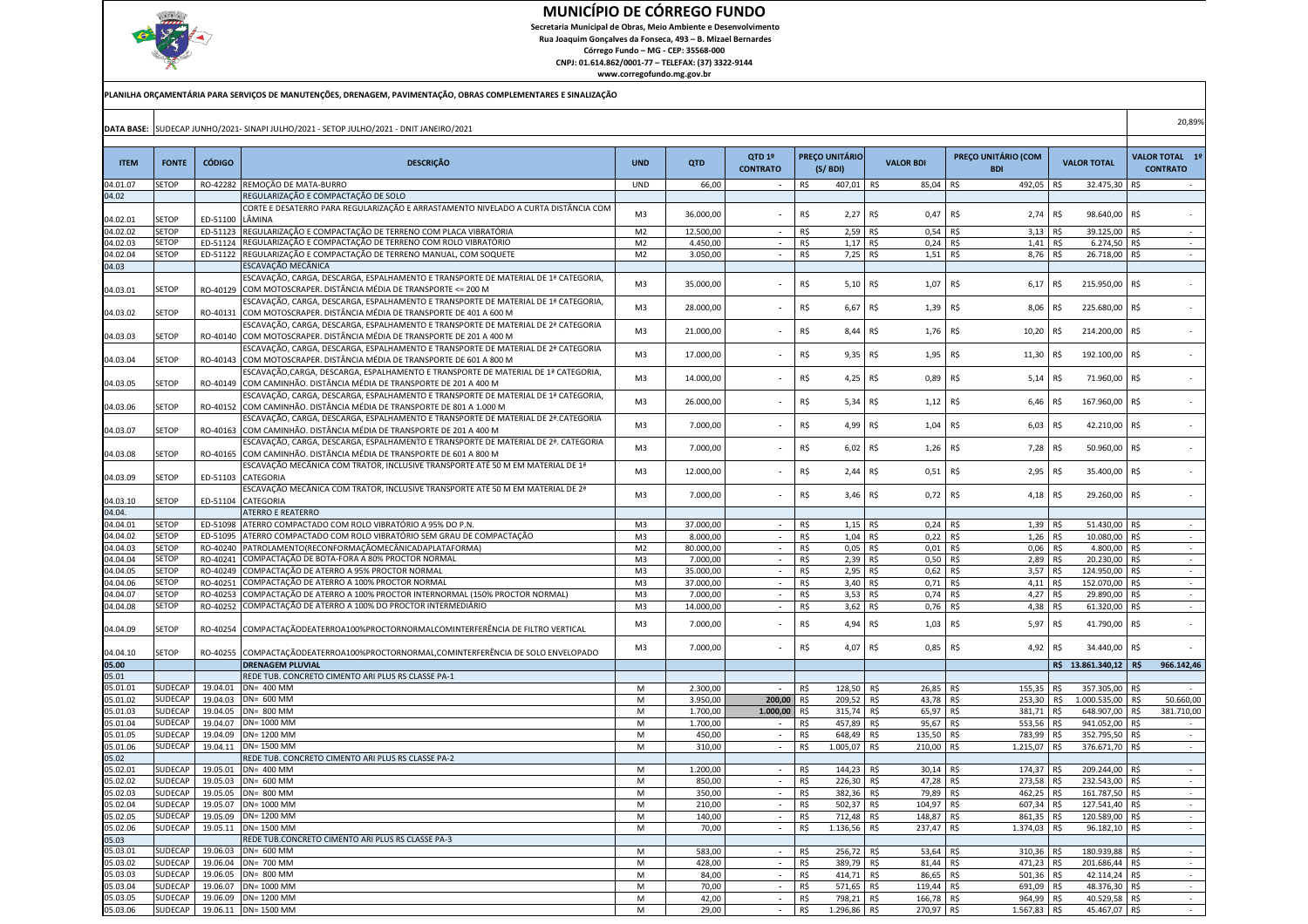

 Secretaria Municipal de Obras, Meio Ambiente e DesenvolvimentoRua Joaquim Gonçalves da Fonseca, 493 – B. Mizael Bernardes

Córrego Fundo – MG - CEP: 35568-000

 CNPJ: 01.614.862/0001-77 – TELEFAX: (37) 3322-9144www.corregofundo.mg.gov.br

| PLANILHA ORÇAMENTÁRIA PARA SERVIÇOS DE MANUTENÇÕES, DRENAGEM, PAVIMENTAÇÃO, OBRAS COMPLEMENTARES E SINALIZAÇÃO |
|----------------------------------------------------------------------------------------------------------------|
|----------------------------------------------------------------------------------------------------------------|

| <b>DATA BASE:</b>    |                    |                     | SUDECAP JUNHO/2021- SINAPI JULHO/2021 - SETOP JULHO/2021 - DNIT JANEIRO/2021      |                          |              |                                                      |            |                      |                             |                             |                   |                    |                | 20,89%          |
|----------------------|--------------------|---------------------|-----------------------------------------------------------------------------------|--------------------------|--------------|------------------------------------------------------|------------|----------------------|-----------------------------|-----------------------------|-------------------|--------------------|----------------|-----------------|
|                      |                    |                     |                                                                                   |                          |              |                                                      |            |                      |                             |                             |                   |                    |                |                 |
|                      |                    |                     |                                                                                   |                          |              | QTD 1º                                               |            | PREÇO UNITÁRIO       |                             | PREÇO UNITÁRIO (COM         |                   |                    |                | VALOR TOTAL 1º  |
| <b>ITEM</b>          | <b>FONTE</b>       | <b>CÓDIGO</b>       | <b>DESCRIÇÃO</b>                                                                  | <b>UND</b>               | QTD          | <b>CONTRATO</b>                                      |            | (S/BDI)              | <b>VALOR BDI</b>            | <b>BDI</b>                  |                   | <b>VALOR TOTAL</b> |                | <b>CONTRATO</b> |
| 05.04                |                    |                     | CONCRETO PARA BERÇO DE REDE TUBULAR                                               |                          |              |                                                      |            |                      |                             |                             |                   |                    |                |                 |
| 05.04.01             | SUDECAP            | 19.07.01            | TRAÇO 1:3:6, INCLUSIVE LANÇAMENTO                                                 | M3                       | 550,00       | $\overline{\phantom{a}}$                             | R\$        | 424,14 R\$           | 88,62 R\$                   | 512,76                      | R\$               | 282.018,00 R\$     |                |                 |
| 05.05                |                    |                     | FORMA PARA BERÇO                                                                  |                          |              |                                                      |            |                      |                             |                             |                   |                    |                |                 |
| 05.05.01             | SUDECAP            | 19.08.01            | EM TABUA, INCLUSIVE DESFORMA                                                      | M <sub>2</sub>           | 800,00       |                                                      | R\$        | 23,72                | R\$<br>4,96                 | 28,68<br>R\$                | R\$               | 22.944,00          | R\$            |                 |
| 05.06                |                    |                     | ALA DE REDE TUBULAR                                                               |                          |              |                                                      |            |                      |                             |                             |                   |                    |                |                 |
| 05.06.01             | SUDECAF            | 19.10.03            | $D=600$ MM                                                                        | <b>UND</b>               | 44,00        | $\overline{\phantom{a}}$                             | R\$        | 913,78               | R\$<br>190,93               | 1.104,71<br>R\$             | R\$               | 48.607,24 R\$      |                |                 |
| 5.06.02              | SUDECAP            | 19.10.05            | D= 800 MM                                                                         | <b>UND</b>               | 38,00        | $\blacksquare$                                       | R\$        | 1.085,86             | R\$<br>226,88               | R\$<br>1.312,74             | R\$               | 49.884,12 R\$      |                |                 |
| 05.06.03             | SUDECAP            | 19.10.07            | D= 1000 MM                                                                        | <b>UND</b>               | 22,00        | $\overline{\phantom{a}}$                             | R\$        | 1.273,82             | R\$<br>266,15               | R\$<br>1.539,97             | R\$               | 33.879,34 R\$      |                |                 |
| 05.06.04             | SUDECAP            | 19.10.09            | D= 1200 MM                                                                        | <b>UND</b>               | 10,00        | $\blacksquare$                                       | R\$        | 1.868,00             | 390,30<br>R\$               | 2.258,30 R\$<br>R\$         |                   | 22.583,00 R\$      |                | $\sim$          |
| 05.07                |                    |                     | CAIXA PARA BOCA LOBO                                                              |                          |              |                                                      |            |                      |                             |                             |                   |                    |                |                 |
| 05.07.01             | SUDECAP            | 19.11.01            | <b>SIMPLES</b>                                                                    | <b>UND</b>               | 326,00       |                                                      | R\$        | 962,23               | 201.05<br>R\$               | 1.163,28<br>R\$             | R\$               | 379.229,28 R\$     |                |                 |
| 05.07.02             | SUDECAP            | 9.11.02             | <b>DUPLA</b><br>ALTEAMENTO DE CAIXA PARA BOCA DE LOBO                             | <b>UND</b>               | 189,00       | 25,00                                                | R\$        | 1.782,94             | R\$<br>372,53               | R\$<br>2.155,47             | R\$               | 407.383,83 R\$     |                | 53.886,75       |
| 05.08<br>05.08.01    | SUDECAP            | 19.12.01            | SIMPLES                                                                           | M                        | 65,00        |                                                      | R\$        | 869,38               | R\$<br>181,65               | R\$<br>1.051,03             |                   | 68.316,95 R\$      |                |                 |
| 05.08.02             | SUDECAP            | 19.12.02            | <b>DUPLA</b>                                                                      | M                        | 100,00       |                                                      | R\$        | 1.447,72             | R\$<br>302,49               | R\$<br>1.750,21             | R\$<br>R\$        | 175.021,00 R\$     |                |                 |
| 05.09                |                    |                     | CONJUNTO QUADRO E GRELHA PARA BOCA DE LOBO                                        |                          |              |                                                      |            |                      |                             |                             |                   |                    |                |                 |
| 05.09.02             | SUDECAP            | 19.13.02            | TIPO B (CONCRETO) - PADRAO SUDECAP                                                | <b>UND</b>               | 1.000,00     | $\overline{\phantom{a}}$                             | R\$        | 203,78               | 42,58<br>R\$                | R\$<br>246,36               | -R\$              | 246.360,00 R\$     |                | $\sim$          |
| 05.10                |                    |                     | CANTONEIRA PARA BOCA DE LOBO                                                      |                          |              |                                                      |            |                      |                             |                             |                   |                    |                |                 |
| 05.10.02             | SUDECAP            | 19.14.02            | TIPO B (CONCRETO) - PADRAO SUDECAP                                                | <b>UND</b>               | 1.000,00     |                                                      | R\$        | 77,10                | R\$<br>16,11 R\$            | 93,21                       | R\$               | 93.210,00 R\$      |                |                 |
| 05.11                |                    |                     | CAIXA DE PASSAGEM TIPO A - PADRAO SUDECAP                                         |                          |              |                                                      |            |                      |                             |                             |                   |                    |                |                 |
| 05.11.01             | SUDECAP            | 19.15.03            | D= 600 MM                                                                         | <b>UND</b>               | 52,00        |                                                      | R\$        | 1.233.63             | R\$<br>257.75               | 1.491,38<br>R\$             | R\$               | 77.551,76          | R\$            |                 |
| 05.11.02             | SUDECAR            | 19.15.05            | D= 800 MM                                                                         | <b>UND</b>               | 22,00        |                                                      | R\$        | 1.728,18             | R\$<br>361,09               | R\$<br>2.089,27             | R\$               | 45.963,94 R\$      |                |                 |
| 05.11.03             | SUDECAF            | 19.15.07            | D= 1000 MM                                                                        | <b>UND</b>               | 8,00         |                                                      | R\$        | 2.244,21             | R\$<br>468.91               | R\$<br>2.713,12             | R\$               | 21.704,92 R\$      |                |                 |
| 05.11.04             | SUDECAP            | 9.15.09             | $D = 1200$ MM                                                                     | <b>UND</b>               | 6,00         | $\overline{\phantom{a}}$                             | R\$        | 2.907,83             | R\$<br>607,56               | R\$<br>3.515,39             | R\$               | 21.092,34 R\$      |                | $\sim$          |
| 05.12                |                    |                     | CAIXA DE PASSAGEM TIPO B - PADRAO SUDECAP                                         |                          |              |                                                      |            |                      |                             |                             |                   |                    |                |                 |
| 05.12.01             | SUDECAF            | 19.16.03            | D= 600 MM                                                                         | <b>UND</b>               | 45,00        | $\overline{\phantom{a}}$                             | R\$        | 1.645,53             | R\$<br>343,82               | 1.989,35<br>R\$             | R\$               | 89.520,75 R\$      |                | $\sim$          |
| 05.12.02             | SUDECAF            | 9.16.05             | D= 800 MM                                                                         | <b>UND</b>               | 15,00        | $\overline{\phantom{a}}$                             | R\$        | 2.038,15             | R\$<br>425.85               | R\$<br>2.464,00             | R\$               | 36.960,00          | R\$            | $\sim$          |
| 05.12.03             | SUDECAP            | 19.16.07            | D= 1000 MM                                                                        | <b>UND</b>               | 6,00         | $\overline{a}$                                       | R\$        | 2.678,11             | R\$<br>559,56               | R\$<br>3.237,67             | R\$               | 19.426,02 R\$      |                | ÷               |
| 05.12.04<br>05.13    | SUDECAP            | 19.16.09            | D= 1200 MM<br>CAIXA DE PASSAGEM TIPO C - PADRAO SUDECAP                           | <b>UND</b>               | 3,00         |                                                      | R\$        | 3.134,16             | R\$<br>654,85               | R\$<br>3.789,01             | R\$               | 11.367,03 R\$      |                |                 |
| 05.13.01             | SUDECAP            | 19.17.03            | D= 600 MM                                                                         | <b>UND</b>               | 8,00         | $\overline{\phantom{a}}$                             | R\$        | 1.886,52             | R\$<br>394,17 R\$           | 2.280,69                    | R\$               | 18.245,52 R\$      |                | $\sim$          |
| 05.13.02             | SUDECAF            | 19.17.05            | D= 800 MM                                                                         | <b>UND</b>               | 15,00        | $\overline{\phantom{a}}$                             | R\$        | 2.402,47             | R\$<br>501,97               | R\$<br>2.904,44             | R\$               | 43.566,60 R\$      |                | $\sim$          |
| 05.13.03             | SUDECAR            | 9.17.07             | D= 1000 MM                                                                        | <b>UND</b>               | 6,00         | $\overline{\phantom{a}}$                             | R\$        | 2.980,73             | R\$<br>622,79               | R\$<br>3.603,52             | R\$               | 21.621,12 R\$      |                |                 |
| 05.13.04             | SUDECAP            | 19.17.09            | D= 1200 MM                                                                        | <b>UND</b>               | 3,00         |                                                      | R\$        | 3.503,29             | R\$<br>731,98               | 4.235,27<br>R\$             | R\$               | 12.705,81 R\$      |                |                 |
| 05.14                |                    |                     | POÇO DE VISITA TIPO A - PADRAO SUDECAP                                            |                          |              |                                                      |            |                      |                             |                             |                   |                    |                |                 |
| 05.14.01             | SUDECAP            | 19.18.03            | D= 600 MM                                                                         | <b>UND</b>               | 71,00        | 20,00                                                | R\$        | 1.790,52             | R\$<br>374.11               | R\$<br>2.164,63             | R\$               | 153.688,73 R\$     |                | 43.292,60       |
| 05.14.02             | SUDECAP            | 19.18.05            | $D=800$ MM                                                                        | <b>UND</b>               | 77,00        | $\overline{\phantom{a}}$                             | R\$        | 2.088,45             | 436,36<br>R\$               | R\$<br>2.524,81             | R\$               | 194.410,37 R\$     |                | $\sim$          |
| 05.14.03             | SUDECAF            | 19.18.07            | D= 1000 MM                                                                        | <b>UND</b>               | 34,00        | $\overline{\phantom{a}}$                             | R\$        | 2.480,68             | R\$<br>518,31               | R\$<br>2.998,99             | R\$               | 101.965,66 R\$     |                | $\sim$          |
| 05.14.04             | SUDECAP            | 9.18.09             | D= 1200 MM                                                                        | <b>UND</b>               | 20,00        | $\overline{a}$                                       | R\$        | 3.219,46             | R\$<br>672,67               | R\$<br>3.892,13             | R\$               | 77.842,60 R\$      |                | $\sim$          |
| 05.15                |                    |                     | POÇO DE VISITA TIPO B - PADRAO SUDECAP                                            |                          |              |                                                      |            |                      |                             |                             |                   |                    |                |                 |
| 05.15.01             | SUDECAP            | 19.19.03            | D= 600 MM                                                                         | <b>UND</b>               | 30,00        | $\overline{\phantom{a}}$                             | R\$        | 2.236,66             | 467,33<br>-R\$              | 2.703,99<br>R\$             | R\$               | 81.119,70 R\$      |                |                 |
| 05.15.02             | SUDECAP            | 9.19.05             | D= 800 MM                                                                         | <b>UND</b>               | 22.00        | $\blacksquare$                                       | R\$        | 2.394,35             | R\$<br>500,28               | R\$<br>2.894,63             | R\$               | 63.681,86 R\$      |                |                 |
| 05.15.03             | SUDECAP            | 19.19.07            | D= 1000 MM                                                                        | <b>UND</b>               | 8,00         | $\sim$                                               | R\$        | 2.973,20             | 621,22 R\$<br>R\$           | 3.594,42                    | R\$               | 28.755,36 R\$      |                | $\sim$          |
| 05.15.04             | SUDECAF            | 19.19.09            | D= 1200 MM                                                                        | <b>UND</b>               | 8,00         | $\overline{\phantom{a}}$                             | R\$        | 3.459,30             | R\$<br>722,79 R\$           | 4.182,09                    | R\$               | 33.456,72 R\$      |                | $\sim$          |
| 05.16                |                    |                     | POCO DE VISITA TIPO C - PADRAO SUDECAP                                            |                          |              |                                                      |            |                      |                             |                             |                   |                    |                |                 |
| 05.16.01             | SUDECAP            | 19.20.03            | D= 600 MM                                                                         | <b>UND</b>               | 65,00        |                                                      | R\$        | 2.567,48             | R\$<br>536,45               | 3.103,93<br>R\$             | R\$               | 201.755,45 R\$     |                |                 |
| 05.16.02             | SUDECAP            | 19.20.05            | D= 800 MM                                                                         | <b>UND</b>               | 15,00        |                                                      | R\$        | 2.818,99             | R\$<br>589.00               | R\$<br>3.407.99             | R\$               | 51.119,85 R\$      |                |                 |
| 05.16.03<br>05.16.04 | SUDECAP<br>SUDECAP | 9.20.07<br>19.20.09 | D= 1000 MM<br>D= 1200 MM                                                          | <b>UND</b><br><b>UND</b> | 8,00<br>4,00 | $\overline{\phantom{a}}$<br>$\overline{\phantom{a}}$ | R\$<br>R\$ | 3.317,52<br>3.838,93 | R\$<br>693.16<br>802,11 R\$ | R\$<br>4.010,68<br>4.641,04 | R\$<br>R\$        | 32.085,44 R\$      |                | $\sim$          |
| 05.17                |                    |                     | CHAMINE DE POÇO DE VISITA - PADRAO SUDECAP                                        |                          |              |                                                      |            |                      | R\$                         |                             |                   | 18.564,16 R\$      |                |                 |
| 05.17.01             | SUDECAP            | 19.21.02            | TIPO B-ANEL CONCRETO CA-1, C/ DEGRAUS EM AÇO CA 25                                | M                        | 130,00       | 20,00                                                | R\$        | 409,87               | R\$<br>85,64                | 495,51<br>R\$               | R <sup>&lt;</sup> | 64.416,30 R\$      |                | 9.910,20        |
| 05.18                |                    |                     | TAMPAO DE POÇO DE VISITA                                                          |                          |              |                                                      |            |                      |                             |                             |                   |                    |                |                 |
| 05.18.01             | SUDECAP            | 19.22.02            | FERRO FUNDIDO NODULAR                                                             | UN                       | 186,00       | 20,00                                                | R\$        | 891,22               | R\$<br>186,21               | 1.077,43<br>R\$             | R\$               | 200.401,98 R\$     |                | 21.548,60       |
| 05.18.02             | SUDECAP            | 9.22.04             | ALTEAMENTO DE TAMPAO DE PV EM ATE 20 CM                                           | UN                       | 42,00        |                                                      | R\$        | 222,88               | R\$<br>46,57                | R\$<br>269,45               | R\$               | 11.316,90 R\$      |                |                 |
| 05.19                |                    |                     | DESCIDA D'AGUA TIPO DEGRAU - PADRAO SUDECAP                                       |                          |              |                                                      |            |                      |                             |                             |                   |                    |                |                 |
| 05.19.01             | SUDECAF            | 19.23.03            | D= 600 MM                                                                         | M                        | 175,00       | 50,00                                                | R\$        | 595,38               | 124,40<br>R\$               | 719,78<br>R\$               | R\$               | 125.961,50 R\$     |                | 35.989,00       |
| 05.19.02             | SUDECAF            | 19.23.05            | D= 800 MM                                                                         | M                        | 156.00       |                                                      | R\$        | 732,88               | R\$<br>153.13               | R\$<br>886,01               | R\$               | 138.217,56 R\$     |                |                 |
| 05.19.03             | SUDECAF            | 19.23.07            | D= 1000 MM                                                                        | M                        | 170,00       | $\overline{\phantom{a}}$                             | R\$        | 874,45               | R\$<br>182,71               | R\$<br>1.057,16             | R\$               | 179.717,20 R\$     |                |                 |
| 05.20                |                    |                     | DRENO - PADRAO SUDECAP                                                            |                          |              |                                                      |            |                      |                             |                             |                   |                    |                |                 |
|                      |                    |                     | DRENO - PADRÃO SUDECAP TIPO B - MANTA DRENANTE, BRITA 3, TUBO PERFURADO EM PVC DN | M                        | 1.150,00     |                                                      | R\$        | 45,98                | R\$<br>9,61                 | R\$<br>55,59                | R\$               | 63.928,50          | R\$            |                 |
| 05.20.01             | SUDECAP            | 19.25.02            | 160MM, L=50CM                                                                     |                          |              |                                                      |            |                      |                             |                             |                   |                    |                |                 |
| 05.21                |                    |                     | SARJETA - PADRAO SUDECAP                                                          |                          |              |                                                      |            |                      |                             |                             |                   |                    |                |                 |
| 05.21.01             | SUDECAP            | 19.30.04            | TIPO A - (50X10)CM - DES-R01                                                      | M                        | 22.500,00    | $\overline{a}$                                       | R\$        | 21.51                | R\$<br>4,49                 | R\$<br>26,00                | R\$               | 585.000,00         | R <sup>¢</sup> |                 |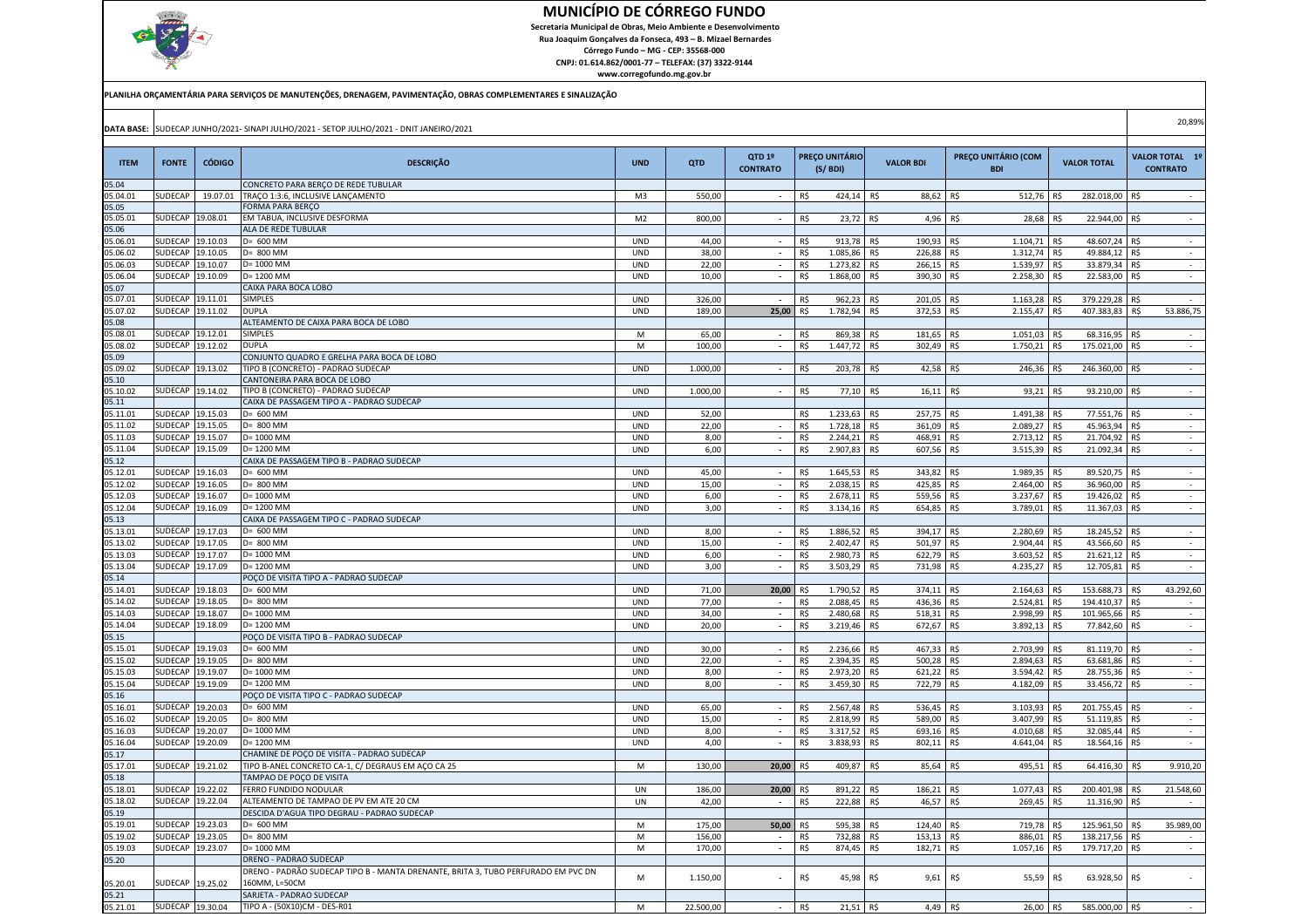

 Secretaria Municipal de Obras, Meio Ambiente e DesenvolvimentoRua Joaquim Gonçalves da Fonseca, 493 – B. Mizael Bernardes

Córrego Fundo – MG - CEP: 35568-000 CNPJ: 01.614.862/0001-77 – TELEFAX: (37) 3322-9144

|                |                  |                   | DATA BASE: SUDECAP JUNHO/2021- SINAPI JULHO/2021 - SETOP JULHO/2021 - DNIT JANEIRO/2021                                                                                                        |                |            |                           |     |                                  |                  |                                   |      |                       |     | 20,89%                                   |
|----------------|------------------|-------------------|------------------------------------------------------------------------------------------------------------------------------------------------------------------------------------------------|----------------|------------|---------------------------|-----|----------------------------------|------------------|-----------------------------------|------|-----------------------|-----|------------------------------------------|
|                |                  |                   |                                                                                                                                                                                                |                |            |                           |     |                                  |                  |                                   |      |                       |     |                                          |
| <b>ITEM</b>    | <b>FONTE</b>     | <b>CÓDIGO</b>     | <b>DESCRIÇÃO</b>                                                                                                                                                                               | <b>UND</b>     | QTD        | QTD 1º<br><b>CONTRATO</b> |     | <b>PRECO UNITÁRIO</b><br>(S/BDI) | <b>VALOR BDI</b> | PREÇO UNITÁRIO (COM<br><b>BDI</b> |      | <b>VALOR TOTAL</b>    |     | <b>VALOR TOTAL 19</b><br><b>CONTRATO</b> |
| 05.21.02       | SUDECAP          | 19.30.05          | TIPO B - (50X10)CM - DES-R01                                                                                                                                                                   | M              | 4.900,00   | $\sim$                    | R\$ | 21,51 R\$                        | 4,49             | R\$<br>26,00                      | R\$  | 127.400,00 R\$        |     |                                          |
| 05.21.03       | SUDECAP          | 19.30.06          | TIPO C - (50X10)CM - DES-R01                                                                                                                                                                   | M              | 1.050,00   | $\overline{\phantom{a}}$  | R\$ | 22,02                            | R\$<br>4,60      | R\$<br>26,62                      | R\$  | 27.951,00 R\$         |     | $\sim$                                   |
| 05.22          |                  |                   | CANALETA - PADRAO SUDECAP                                                                                                                                                                      |                |            |                           |     |                                  |                  |                                   |      |                       |     |                                          |
| 05.22.01       | <b>SUDECAP</b>   | 19.31.02          | TIPO 2 - D= 300 MM, PREMOLDADA DE CONCRETO                                                                                                                                                     | M              | 1.750,00   | $\overline{\phantom{a}}$  | R\$ | 68,25                            | 14,26<br>R\$     | 82,51<br>R\$                      | IR\$ | 144.392,50 R\$        |     | $\sim$                                   |
| 5.22.02        | SUDECAP          | 19.31.04          | TIPO 2 - D= 500 MM, PREMOLDADA DE CONCRETO                                                                                                                                                     | M              | 350,00     | $\sim$                    | R\$ | 114,34                           | R\$<br>23,89     | R\$<br>138,23                     | R\$  | 48.380,50 R\$         |     |                                          |
| 05.22.03       | SUDECAP          | 19.31.05          | TIPO 2 - D= 600 MM, PREMOLDADA DE CONCRETO                                                                                                                                                     | M              | 350,00     | $\overline{\phantom{a}}$  | R\$ | 127,53                           | R\$<br>26,65     | R\$<br>154,18                     | R\$  | 53.963,00 R\$         |     | $\sim$                                   |
| 05.23          |                  |                   | MOVIMENTAÇÃO DE TERRA                                                                                                                                                                          |                |            |                           |     |                                  |                  |                                   |      |                       |     |                                          |
| 05.23.01       | <b>SETOP</b>     | ED-51112          | ESCAVAÇÃO MECÂNICA DE VALAS COM DESCARGA LATERAL 1,50 M < H <= 3,00 M                                                                                                                          | M <sub>3</sub> | 45.000,00  | 5.060,00                  | R\$ | 5,21                             | R\$<br>1,09      | R\$<br>6,30                       | R\$  | 283.500,00 R\$        |     | 31.878,00                                |
|                |                  |                   | PREPARO DE FUNDO DE VALA COM LARGURA MENOR QUE 1.5 M (ACERTO DO SOLO NATURAL).                                                                                                                 |                |            | 2.530,00 R\$              |     |                                  | R\$              | R\$                               |      |                       | R\$ |                                          |
| 05.23.02       | SINAPI           | 101616            | AF 08/2020                                                                                                                                                                                     | M <sub>2</sub> | 28.000,00  |                           |     | 4,60                             | 0,96             | 5,56                              | R\$  | 155.680,00            |     | 14.066,80                                |
| 05.23.03       | <b>SETOP</b>     | ED-49812          | LASTRO DE CONCRETO MAGRO, INCLUSIVE TRANSPORTE, LANÇAMENTO E ADENSAMENTO                                                                                                                       | M <sub>3</sub> | 2.300,00   | 240,00                    | R\$ | 376,74                           | 78,72<br>R\$     | R\$<br>455,46                     | R\$  | 1.047.558,00          | R\$ | 109.310,40                               |
| 05.23.04       | <b>SETOP</b>     | ED-51101          | ESCORAMENTO DE VALA TIPO CONTÍNUO EMPREGANDO PRANCHAS E LONGARINAS DE PEROBA                                                                                                                   | M <sub>2</sub> | 8.000,00   | 500,00                    | R\$ | 77,03                            | R\$<br>16,09     | R\$<br>93,12                      | R\$  | 744.960,00            | R\$ | 46.560,00                                |
|                |                  |                   |                                                                                                                                                                                                | M <sub>3</sub> | 36.000,00  | 4.343,98 R\$              |     | 31,86                            | R\$<br>6,66      | R\$<br>38,52                      |      | R\$ 1.386.720,00      | R\$ | 167.330,11                               |
| 05.23.05       | <b>SETOP</b>     | ED-51121          | REATERRO COMPACTADO DE VALA COM EQUIPAMENTO PLACA VIBRATÓRIA                                                                                                                                   |                |            |                           |     |                                  |                  |                                   |      |                       |     |                                          |
| 06.00<br>06.01 |                  |                   | <b>OBRAS VIÁRIAS</b><br>OBRAS VIÁRIAS (PAVIMENTAÇÃO DE RUAS)                                                                                                                                   |                |            |                           |     |                                  |                  |                                   |      | R\$ 46.866.358,51 R\$ |     | 2.025.133,14                             |
|                |                  |                   |                                                                                                                                                                                                |                |            |                           |     |                                  |                  |                                   |      |                       |     |                                          |
| 06.01.01       | <b>SETOP</b>     |                   | RO-40192 ESCAVAÇÃO E CARGA COM TRATOR E CARREGADEIRA (MATERIAL DE 1ª CATEGORIA)                                                                                                                | M <sub>3</sub> | 21.200,00  | 1.873,48                  | R\$ | 3,02                             | R\$<br>0,63      | R\$<br>3,65                       | R\$  | 77.380,00             | R\$ | 6.838,20                                 |
| 06.01.02       | SETOP            |                   | RO-41081 REGULARIZAÇÃO DO SUB-LEITO (PROCTOR NORMAL)                                                                                                                                           | M <sub>2</sub> | 104.000,00 | 9.367,40 R\$              |     | $0,85$ R\$                       | $0,18$ R\$       | $1,03$ R\$                        |      | 107.120,00            | R\$ | 9.648,42                                 |
|                |                  |                   |                                                                                                                                                                                                |                |            |                           |     |                                  |                  |                                   |      |                       |     |                                          |
| 06.01.03       | <b>SETOP</b>     | RO-41093          | REFORÇO DO SUB-LEITO (EXECUÇÃO, INCLUINDO ESCAVAÇÃO, CARGA, DESCARGA,<br>HOMOGENIZAÇÃO, UMIDECIMENTO, ESPALHAMENTO E COMPACTAÇÃO DO MATERIAL)                                                  | M3             | 20.700,00  |                           | R\$ | 11.22 RS                         | 2,34             | R\$<br>13,56                      | R\$  | 280.692,00 R\$        |     |                                          |
| 06.01.04       | SINAPI           | 101768            | EXECUÇÃO E COMPACTAÇÃO DE BASE E OU SUB BASE PARA PAVIMENTAÇÃO DE SOLO ESTABILIZADO<br>GRANULOMETRICAMENTE SEM MISTURA DE SOLOS - EXCLUSIVE SOLO, ESCAVAÇÃO, CARGA E<br>TRANSPORTE. AF_11/2019 | M <sub>3</sub> | 6.900,00   |                           | R\$ | 29,03                            | R\$<br>6,07      | R\$<br>35,10                      | R\$  | 242.190,00 R\$        |     |                                          |
| 06.01.05       | SETOP            |                   | RO-41087 ESCAVAÇÃO E CARGA DE MATERIAL DE JAZIDA (INCLUSIVE EXPURGO E CAPEAMENTO)                                                                                                              | M3             | 6.900,00   | $\sim$                    | R\$ | $6,17$ R\$                       | $1,29$ R\$       | 7,46                              | R\$  | 51.474,00 R\$         |     | $\sim$                                   |
|                |                  | 100564            | EXECUÇÃO E COMPACTAÇÃO DE BASE E OU SUB-BASE PARA PAVIMENTAÇÃO DE SOLO<br>(PREDOMINANTEMENTE ARENOSO) BRITA - 40/60 - EXCLUSIVE SOLO, ESCAVAÇÃO, CARGA                                         | M <sub>3</sub> | 6.900,00   |                           | R\$ | 83,28                            | R\$<br>17,40     | R\$<br>100,68                     | R\$  | 694.692,00 R\$        |     |                                          |
| 06.01.06       | SINAPI<br>SINAPI | 96396             | E TRANSPORTE. AF 11/2019<br>EXECUÇÃO E COMPACTAÇÃO DE BASE E OU SUB BASE PARA PAVIMENTAÇÃO DE BRITA GRADUADA                                                                                   | M <sub>3</sub> | 7.600,00   | 1.405, 11                 | R\$ | 139,19                           | R\$<br>29,08     | R\$<br>168,27                     |      | R\$ 1.278.852,00 R\$  |     | 236.437,86                               |
| 06.01.07       |                  |                   | SIMPLES - EXCLUSIVE CARGA E TRANSPORTE. AF 11/2019                                                                                                                                             |                |            |                           |     |                                  |                  |                                   |      |                       |     |                                          |
| 06.01.08       | <b>SETOP</b>     |                   | IMPRIMAÇÃO (EXECUÇÃO E FORNECIMENTO DO MATERIAL BETUMINOSO, EXCLUSIVE TRANSPORTE<br>RO-51228 DO MATERIAL BETUMINOSO)                                                                           | M <sub>2</sub> | 103.000,00 | 9.367,40                  | R\$ | 7,77                             | R\$<br>1,62      | R\$<br>9,39                       | R\$  | 967.170,00 R\$        |     | 87.959,89                                |
| 06.01.09       | <b>SETOP</b>     |                   | PINTURA DE LIGAÇÃO (EXECUÇÃO E FORNECIMENTO DO MATERIAL BETUMINOSO, EXCLUSIVE<br>RO-51229 TRANSPORTE DO MATERIAL BETUMINOSO)                                                                   | M <sub>2</sub> | 89.000,00  | 9.321,20                  | R\$ | 1,87                             | R\$<br>0,39      | R\$<br>2,26                       | R\$  | 201.140,00            | R\$ | 21.065,91                                |
|                |                  | 95995             | EXECUÇÃO DE PAVIMENTO COM APLICAÇÃO DE CONCRETO ASFÁLTICO, CAMADA DE ROLAMENTO -                                                                                                               | M <sub>3</sub> | 6.648,00   | 326,24                    | R\$ | 1.219,08                         | R\$<br>254,71    | R\$<br>1.473,79                   | R\$  | 9.797.755,92          | R\$ | 480.812,20                               |
| 06.01.10       | SINAPI           |                   | EXCLUSIVE CARGA E TRANSPORTE<br>TRANSPORTE DE MATERIAL DE QUALQUER NATUREZA DMT 30 A 50KM - BOTA FORA/JAZIDA DE                                                                                |                |            |                           |     |                                  |                  |                                   |      |                       |     |                                          |
| 06.01.11       | <b>SETOP</b>     | RO-41375          | <b>TERRA</b>                                                                                                                                                                                   | <b>TNXKM</b>   | 826.800,00 |                           | R\$ | 0,57                             | R\$<br>0,12      | R\$<br>0,69                       | R\$  | 570.492,00 R\$        |     |                                          |
|                |                  |                   |                                                                                                                                                                                                | <b>TNXKM</b>   | 249.600,00 |                           | R\$ | 0,57                             | R\$<br>0,12      | R\$<br>0,69                       | R\$  | 172.224,00 R\$        |     |                                          |
| 06.01.12       | <b>SETOP</b>     | RO-41375          | TRANSPORTE DE MATERIAL DE JAZIDA PARA CONSERVAÇÃO DMT ATÉ 50KM (BASE MISTURA)<br>TRANSPORTE DE MATERIAL DE JAZIDA PARA CONSERVAÇÃO DMT ATÉ 50KM (BICA CORRIDA)                                 |                |            |                           |     |                                  |                  |                                   |      |                       |     |                                          |
| 06.01.13       | <b>SETOP</b>     | RO-41375          | TRANSPORTE DE MATERIAL DE QUALQUER NATUREZA DMT ATÉ 50KM (MATERIAL BETUMINOSO ATÉ                                                                                                              | <b>TNXKM</b>   | 536.000,00 | 56.204,40                 | R\$ | 0,57                             | R\$<br>0,12      | R\$<br>0,69                       | R\$  | 369.840,00            | R\$ | 38.781,04                                |
| 06.01.14       | <b>SETOP</b>     | RO-41376          | A USINA)                                                                                                                                                                                       | <b>TNXKM</b>   | 305.100,00 | 2.056,21                  | R\$ | 0,54                             | R\$<br>0,11      | R\$<br>0,65                       | R\$  | 198.315,00            | R\$ | 1.336,54                                 |
| 06.01.15       | SETOP            | RO-41376          | TRANSPORTE DE MATERIAL DE QUALQUER NATUREZA DMT ATÉ 50KM (TRANSPORTE DE CBUQ ATÉ $\ell$<br>OBRA)                                                                                               | <b>TNXKM</b>   | 398.400,00 |                           | R\$ | 0,54                             | R\$<br>0,11      | R\$<br>0,65                       | R\$  | 258.960,00 R\$        |     |                                          |
|                |                  |                   | EXECUÇÃO DE PAVIMENTO EM PEDRAS POLIÉDRICAS, REJUNTAMENTO COM PEDRISCO E EMULSÃO                                                                                                               |                |            |                           |     |                                  |                  |                                   |      |                       |     |                                          |
| 06.01.16       | <b>SINAPI</b>    | 101171            | ASFÁLTICA. AF 05/2020 P                                                                                                                                                                        | M <sub>2</sub> | 8.100,00   |                           | R\$ | 76,80                            | R\$<br>16,05     | R\$<br>92,85                      | R\$  | 752.085,00 R\$        |     |                                          |
| 06.01.17       | SINAPI           | 101170            | EXECUÇÃO DE PAVIMENTO EM PEDRAS POLIÉDRICAS, REJUNTAMENTO COM PÓ DE PEDRA<br>AF 05/2020                                                                                                        | M <sub>2</sub> | 8.100,00   |                           | R\$ | 28,90 R\$                        | $6,04$ R\$       | 34,94                             |      | R\$ 283.014,00 R\$    |     |                                          |
|                | SINAPI           | 92396             | EXECUÇÃO DE PAVIMENTO EM PISO INTERTRAVADO COM BLOCO SEXTAVADO DE 25X25CM,<br>ESPESSURA 8CM AF 12/2015                                                                                         | M <sub>2</sub> | 19.100,00  |                           | R\$ | 62,20                            | 13,00 R\$<br>R\$ | 75,20                             |      | R\$ 1.436.320,00 R\$  |     |                                          |
| 06.01.18       |                  |                   | TRANSPORTE DE CONCRETO BETUMINOSO USINADO A QUENTE. DISTÂNCIA MÉDIA DE TRANSPORTE                                                                                                              | M3XKM          | 342.400,00 | 32.624,20 R\$             |     | 1,38 R\$                         | $0,29$ R\$       | 1,67                              |      | R\$ 571.808,00 R\$    |     | 54.482,41                                |
| 06.01.19       | <b>SETOP</b>     | RO-14037          | DE 40,10 A 50,00 KM (VOLUME COMPACTADO)                                                                                                                                                        |                |            |                           |     |                                  |                  |                                   |      |                       |     |                                          |
| 06.02          |                  |                   | OBRAS VIÁRIAS (MICRO REVESTIMENTO ASFÁLTICO)                                                                                                                                                   |                |            |                           |     |                                  |                  |                                   |      |                       |     |                                          |
| 06.02.01       | SINAPI           | 99814             | LIMPEZA DE SUPERFICIES COM JATO DE ALTA PRESSAO DE AR E AGUA                                                                                                                                   | m2             | 75.000,00  | $\sim$                    | R\$ | $1,34$ R\$                       | $0,28$ R\$       | $1,62$ R\$                        |      | 121.500,00 R\$        |     | $\sim$                                   |
| 06.02.02       | COMP.1           | COMP <sub>1</sub> | APLICAÇÃO DE MICRO REVESTIMENTO DE EMULSÃO COM ADIÇÃO DE POLÍMERO<br>TRANSPORTE DE MATERIAL DE QUALQUER NATUREZA DMT ACIMA DE 50KM (MATERIAL                                                   | m2             | 75.000,00  | $\sim$                    | R\$ | 20,58 R\$                        | 4,30 R\$         | 24,88 R\$                         |      | 1.866.000,00 R\$      |     | $\sim$                                   |
| 06.02.03       | <b>SETOP</b>     | RO-41376          | BETUMINOSO ATÉ A OBRA)                                                                                                                                                                         | T x Km         | 164.250,00 | $\overline{\phantom{a}}$  | R\$ | 0,54 R\$                         | $0,11$ R\$       | $0,65$ R\$                        |      | 106.762,50 R\$        |     |                                          |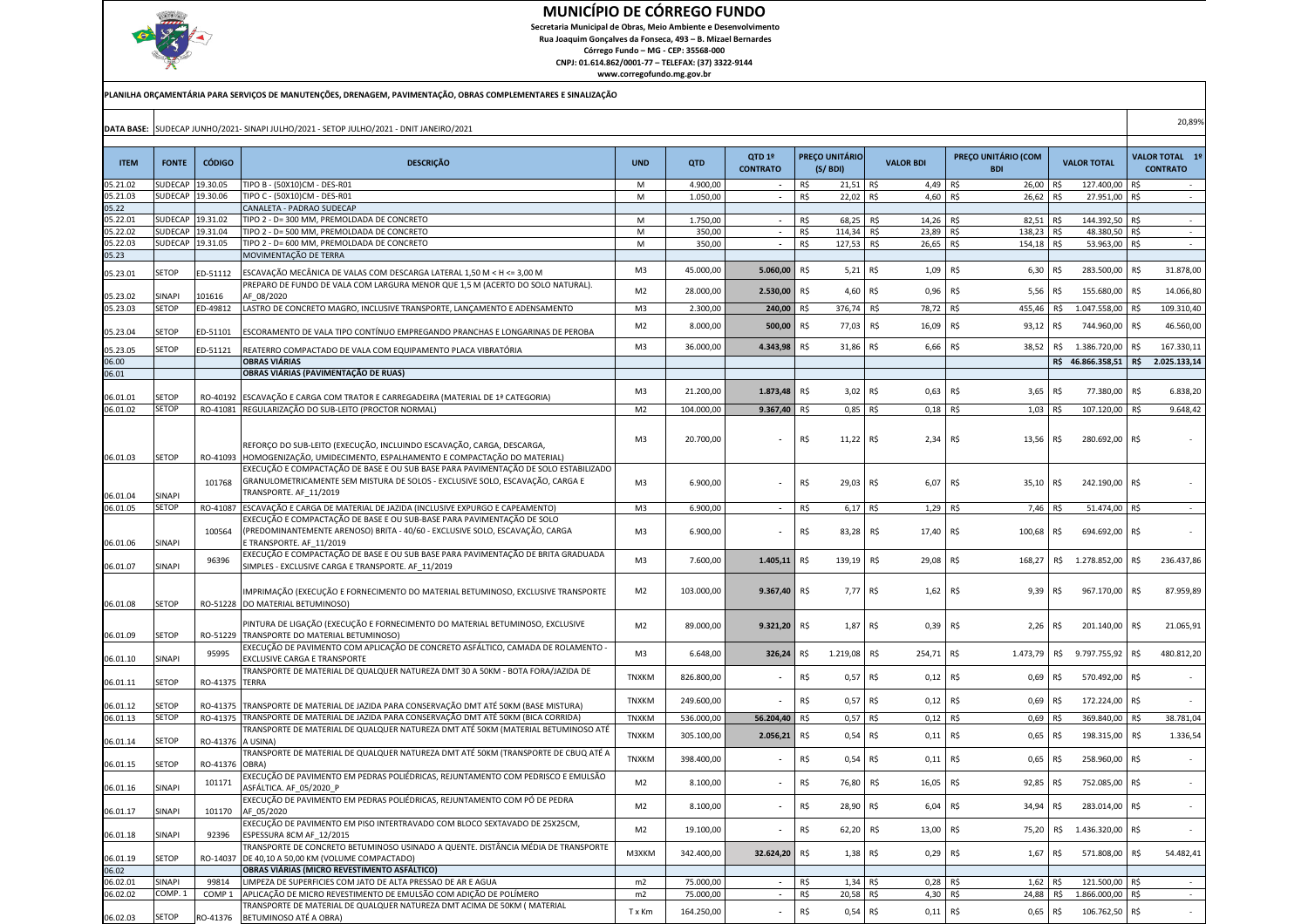

 Secretaria Municipal de Obras, Meio Ambiente e Desenvolvimento Rua Joaquim Gonçalves da Fonseca, 493 – B. Mizael BernardesCórrego Fundo – MG - CEP: 35568-000

 CNPJ: 01.614.862/0001-77 – TELEFAX: (37) 3322-9144www.corregofundo.mg.gov.br

|                      |                    |                      | PLANILHA ORÇAMENTÁRIA PARA SERVIÇOS DE MANUTENÇÕES, DRENAGEM, PAVIMENTAÇÃO, OBRAS COMPLEMENTARES E SINALIZAÇÃO                                                                                                                      |                |                     |                           |            |                           |                                      |                                   |            |                                   |                |                                   |
|----------------------|--------------------|----------------------|-------------------------------------------------------------------------------------------------------------------------------------------------------------------------------------------------------------------------------------|----------------|---------------------|---------------------------|------------|---------------------------|--------------------------------------|-----------------------------------|------------|-----------------------------------|----------------|-----------------------------------|
|                      |                    |                      | DATA BASE: SUDECAP JUNHO/2021- SINAPI JULHO/2021 - SETOP JULHO/2021 - DNIT JANEIRO/2021                                                                                                                                             |                |                     |                           |            |                           |                                      |                                   |            |                                   |                | 20,89%                            |
| <b>ITEM</b>          | <b>FONTE</b>       | <b>CÓDIGO</b>        | <b>DESCRIÇÃO</b>                                                                                                                                                                                                                    | <b>UND</b>     | QTD                 | QTD 1º<br><b>CONTRATO</b> |            | PREÇO UNITÁRIO<br>(S/BDI) | <b>VALOR BDI</b>                     | PREÇO UNITÁRIO (COM<br><b>BDI</b> |            | <b>VALOR TOTAL</b>                |                | VALOR TOTAL 1º<br><b>CONTRATO</b> |
| 06.02.04             | <b>SETOP</b>       | RO-41375             | TRANSPORTE DE MATERIAL DE QUALQUER NATUREZA DMT 30 A 50KM - (FÍLLER ATÉ A OBRA)                                                                                                                                                     | T x Km         | 100.725,00          | $\overline{\phantom{a}}$  | R\$        | $0,57$ R\$                | 0,12                                 | R\$<br>0,69                       | R\$        | 69.500,25                         | R\$            | $\sim$                            |
|                      | SETOP              | RO-41375             | TRANSPORTE DE MATERIAL DE QUALQUER NATUREZA DMT 30 A 50KM - (PÓ DE PEDRA ATÉ A OBRA)                                                                                                                                                | T x Km         | 119.310,00          |                           | R\$        | $0,57$ R\$                | 0,12                                 | R\$<br>0,69                       | R\$        | 82.323,90                         | IR\$           |                                   |
| 06.02.05<br>06.02.06 | SETOP              | ED-51132             | CARGA DE MATERIAL DE QUALQUER NATUREZA SOBRE CAMINHÃO - MANUAL (RESÍDUOS DE<br>LIMPEZA E PODA DE ÁRVORE)                                                                                                                            | m3             | 12.000,00           |                           | R\$        | $1,34$ R\$                | 0,28                                 | R\$<br>1,62                       | R\$        | 19.440,00                         | IR\$           |                                   |
| 06.02.07             | SETOP              | RO-41375             | TRANSPORTE DE MATERIAL DE QUALQUER NATUREZA DMT 30 A 50KM - (RESÍDUOS DA LIMPEZA,<br><b>INCLUSIVE BOTA-FORA)</b>                                                                                                                    | T x Km         | 359.000,00          |                           | R\$        | 0,57 R\$                  | $0,12$ R\$                           | 0,69                              | R\$        | 247.710,00 R\$                    |                |                                   |
| 06.03                |                    |                      | OBRAS VIÁRIAS (RECAPEAMENTO)                                                                                                                                                                                                        |                |                     |                           |            |                           |                                      |                                   |            |                                   |                |                                   |
| 06.03.01             | SETOP              | RO-51229             | EXECUÇÃO DE PINTURA DE LIGAÇÃO COM MATERIAL BETUMINOSOS, INCLUINDO FORNECIMENTO E<br>TRANSPORTE DO MATERIAL BETUMINOSO DENTRO DO CANTEIRO DE OBRAS, EXCLUSIVE<br>TRANSPORTE DO MATERIAL BETUMINOSO ATÉ A USINA                      | m2             | 236.053,00          | 9.187,00                  | R\$        | 1,87 R\$                  | $0,39$ R\$                           | 2,26                              | R\$        | 533.479,78                        | R\$            | 20.762,62                         |
| 06.03.02             | SINAPI             | 95995                | EXECUÇÃO DE PAVIMENTO COM APLICAÇÃO DE CONCRETO ASFÁLTICO, CAMADA DE ROLAMENTO -<br>EXCLUSIVE CARGA E TRANSPORTE                                                                                                                    | m3             | 7.973,84            | 459,35                    | R\$        | 1.219,08                  | R\$<br>254,71                        | R\$<br>1.473,79                   |            | R\$ 11.751.765,65                 | R\$            | 676.985,44                        |
| 06.03.03             | SINAPI             | 95996                | EXECUÇÃO DE PAVIMENTO COM APLICAÇÃO DE CONCRETO ASFÁLTICO, CAMADA DE BINDER -<br>EXCLUSIVE CARGA E TRANSPORTE. AF_11/2019                                                                                                           | M <sub>3</sub> | 3.350,00            |                           | R\$        | 1.160,07                  | R\$<br>242,39 R\$                    | 1.402,46                          |            | R\$ 4.698.241,00                  | R\$            |                                   |
| 06.03.04             | <b>SINAPI</b>      | 99814                | LIMPEZA DE SUPERFICIES COM JATO DE ALTA PRESSAO DE AR E AGUA                                                                                                                                                                        | m2             | 171.053,00          | 9.187,00                  | R\$        | $1,34$ R\$                | $0,28$ R\$                           | 1,62                              | R\$        | 277.105,86 R\$                    |                | 14.882,94                         |
| 06.03.05             | SETOP              | RO-41376             | TRANSPORTE DE MATERIAL DE QUALQUER NATUREZA DMT ACIMA DE 50KM (LIMPEZA DA OBRA)                                                                                                                                                     | m3xkm          | 237.500,00          |                           | R\$        | $0,54$ R\$                | 0,11                                 | R\$<br>0,65                       | R\$        | 154.375,00 R\$                    |                |                                   |
| 06.03.06             | SETOP              | RO-41341             | TRANSPORTE DE MATERIAL DE QUALQUER NATUREZA DMT ACIMA DE 50KM ( MATERIAL RR2C ATÉ A<br>USINA)-PINTURA DE LIGAÇÃO                                                                                                                    | m3xkm          | 166.317,00          | 5.512,20                  | R\$        | $0,98$ R\$                | 0,20                                 | R\$<br>1,18                       | R\$        | 196.254,06                        | R\$            | 6.504,40                          |
| 06.03.07             | <b>SETOP</b>       | RO-41376             | TRANSPORTE DE MATERIAL DE QUALQUER NATUREZA DMT ACIMA DE 50KM (TRANSPORTE DE CBUQ<br>ATÉ A OBRA)                                                                                                                                    | T x Km         | 848.815,90          | 110.244,00                | R\$        | $0,54$ R\$                | 0,11                                 | R\$<br>0,65                       | R\$        | 551.730,34                        | R\$            | 71.658,60                         |
| 06.04                |                    |                      | OBRAS VIÁRIAS (PAVIMENTAÇÃO MANUAL - ESPESSURA 5 CM)                                                                                                                                                                                |                |                     |                           |            |                           |                                      |                                   |            |                                   |                |                                   |
| 06.04.01             | <b>DNIT</b>        | 4915678              | <b>TAPA BURACO</b><br>USINAGEM DE CBUQ COM CAP 50/70, PARA CAMADA DE ROLAMENTO PADRÃO DNIT FAIXA C, EM                                                                                                                              | m3             | 5.375,00            |                           | R\$        | 294,13                    | R\$<br>61,46                         | 355,59<br>R\$                     | R\$        | 1.911.296,25                      | R\$            | $\sim$                            |
| 06.04.02             | SINAPI             | 101021               | USINA DE ASFÁLTO CONTÍNUA DE 80 TON/H<br>EXECUÇÃO DE PINTURA DE LIGAÇÃO COM MATERIAL BETUMINOSOS, INCLUINDO FORNECIMENTO E                                                                                                          | ton            | 11.250,00           | 500,00                    | R\$        | 387,75                    | R\$<br>81,02                         | R\$<br>468,77                     |            | R\$ 5.273.662,50                  | R\$            | 234.385,00                        |
| 06.04.03             | <b>SETOP</b>       | RO-51229             | TRANSPORTE DO MATERIAL BETUMINOSO DENTRO DO CANTEIRO DE OBRAS, EXCLUSIVE<br>TRANSPORTE DO MATERIAL BETUMINOSO ATÉ A USINA                                                                                                           | m2             | 97.500,00           | 4.166,67                  | R\$        | 1,87 R\$                  | $0,39$ R\$                           | 2,26                              | R\$        | 220.350,00                        | R\$            | 9.416,67                          |
| 06.04.04             | SETOP              | RO-41341             | TRANSPORTE DE MATERIAL DE QUALQUER NATUREZA DMT ACIMA DE 50KM ( MATERIAL RR2C DA<br>USINA ATÉ A OBRA)-PINTURA DE LIGAÇÃO                                                                                                            | m3xkm          | 70.625,00           | 3.750,00                  | R\$        | 0,98 R\$                  | $0,20$ R\$                           | 1,18                              | R\$        | 83.337,50                         | R\$            | 4.425,00                          |
| 06.04.05             | SETOP              | RO-41376             | TRANSPORTE DE MATERIAL DE QUALQUER NATUREZA DMT ACIMA DE 50KM (MATERIAL<br>BETUMINOSO DA USINA ATÉ A OBRA)                                                                                                                          | T x Km         | 600.000,00          | 75.000,00                 | R\$        | $0,54$ R\$                | 0,11                                 | R\$<br>0,65                       | R\$        | 390.000,00                        | R\$            | 48.750,00                         |
| 07.00                |                    |                      | MANUTENÇÃO DE VIAS - EQUIPAMENTOS                                                                                                                                                                                                   |                |                     |                           |            |                           |                                      |                                   | R\$        | 6.453.668,19                      | R <sub>5</sub> | $\sim$ $\sim$                     |
| 07.01.01             | SUDECAP            | 50.20.18             | ESCAVADEIRA HIDRAULICA SOBRE ESTEIRAS, CACAMBA 0,98M3, PESO OPERACIONAL 17T, POTENCIA<br>ESCAVADEIRA HIDRAULICA SOBRE ESTEIRAS, CACAMBA 0,98M3, PESO OPERACIONAL 17T, POTENCIA                                                      | CHP<br>CHI     | 2.648,00<br>469,60  |                           | R\$<br>R\$ | 137,75<br>59,15           | R\$<br>28,78 R\$<br>12,36 R\$<br>R\$ | 166,53<br>71,51                   | R\$<br>R\$ | 440.964,25 R\$<br>33.581,80 R\$   |                |                                   |
| 07.01.02             |                    | SUDECAP 50.20.19     | BRUTA 119HP, OU EQUIVALENTE<br>MOTONIVELADORA POTÊNCIA BÁSICA LÍQUIDA (PRIEMIRA MARCHA) 125HP, PESO BRUTO 13032 KG,                                                                                                                 |                |                     |                           |            |                           |                                      |                                   |            |                                   |                |                                   |
| 07.01.03             | SUDECAP            | 50.32.08             | LARGURA DA LÂMINA DE 3,7M- CHP DIURNO AF 06/2014<br>MOTONIVELADORA POTÊNCIA BÁSICA LÍQUIDA (PRIEMIRA MARCHA) 125HP, PESO BRUTO 13032 KG,                                                                                            | CHP            | 3.740,00            |                           | R\$        | 199,69 R\$                | 41,72 R\$                            | 241,41                            | R\$        | 902.859,53 R\$                    |                |                                   |
| 07.01.04             |                    | SUDECAP 50.32.09     | LARGURA DA LÂMINA DE 3,7M- CHI DIURNO AF 06/2014                                                                                                                                                                                    | CHI            | 939,20              |                           | R\$        | 90,02                     | R\$<br>18,81                         | R\$<br>108,83                     | R\$        | 102.211,89 R\$                    |                |                                   |
| 07.01.05             |                    | SUDECAP 50.20.06     | RETROESCAVADEIRA SOBRE RODAS COM CARREGADEIRA, TRAÇÃO 4X4, POTÊNCIA LIQ 88HP,<br>CAÇAMBA CARREG. CAP MÍN 1M3, CAÇAMBA RETRO CAP. 0,26M3, PESO OPERACIONAL MÍN<br>6,674KG, PROFUNDIDADE ESCAVAÇÃO MÁX 4,37M - CHP DIURNO. AF 06/2014 | CHP            | 5.300,00            |                           | R\$        | 97,24 R\$                 | 20,32                                | R\$<br>117,56                     | R\$        | 623.072,40 R\$                    |                |                                   |
| 07.01.06             | <b>SUDECAP</b>     | 50.20.07             | RETROESCAVADEIRA SOBRE RODAS COM CARREGADEIRA, TRAÇÃO 4X4, POTÊNCIA LIQ 88HP,<br>CAÇAMBA CARREG. CAP MÍN 1M3, CAÇAMBA RETRO CAP. 0,26M3, PESO OPERACIONAL MÍN<br>6,674KG, PROFUNDIDADE ESCAVAÇÃO MÁX 4,37M - CHI DIURNO. AF 06/2014 | CHI            | 1.239,20            |                           | R\$        | 44,85 R\$                 | 9,37 R\$                             | 54,22                             | R\$        | 67.193,63 R\$                     |                |                                   |
| 07.01.07             |                    | SUDECAP 50.36.10     | TRATOR DE ESTEIRAS, POTÊNCIA 170HP, PESO OPERACIONAL 19T, CAÇAMBA 5,2M3 - CHP DIURNO<br>AF 06/2014                                                                                                                                  | CHP            | 1.180,00            |                           | R\$        | 235,06                    | R\$<br>49,11                         | R\$<br>284,17                     | R\$        | 335.316,28 R\$                    |                |                                   |
| 07.01.08             | SUDECAP 50.36.11   |                      | TRATOR DE ESTEIRAS, POTÊNCIA 170HP, PESO OPERACIONAL 19T, CAÇAMBA 5,2M3 - CHI DIURNO<br>AF 06/2014                                                                                                                                  | CHI            | 419,60              |                           | R\$        | 96,03                     | R\$<br>20,06 R\$                     | 116,09                            | R\$        | 48.712,31 R\$                     |                |                                   |
| 07.01.09             | SUDECAP 50.13.42   |                      | CHP/ROLO VIBRATÓRIO PÉ DE CARNEIRO 100HP PESO OPERACIONAL 11000KG OU EQUIVALENTE                                                                                                                                                    | CHP            | 2.198,00            | $\overline{\phantom{a}}$  | R\$        | 162,86 R\$                | 34,03 R\$                            | 196,89                            | R\$        | 432.773,04 R\$                    |                |                                   |
| 07.01.10             | SUDECAP 50.13.43   |                      | CHI/ROLO VIBRATÓRIO PÉ DE CARNEIRO 100HP PESO OPERACIONAL 11000KG OU EQUIVALENTE                                                                                                                                                    | CHI            | 389,60              |                           | R\$        | 55,81 R\$                 | 11,66 R\$                            | 67,47                             | R\$        | 26.285,71 R\$                     |                |                                   |
| 07.01.11             |                    | SUDECAP 50.13.44     | CHP/ROLO VIBRATÓRIO LISO 80HP PESO OPERACIONAL 7000KG LARGURA 1,68M OU EQUIVALENTE                                                                                                                                                  | CHP            | 1.948,00            |                           | R\$        | 131,72                    | R\$<br>27,52                         | R\$<br>159,24                     | R\$        | 310.207,21 R\$                    |                | $\sim$                            |
| 07.01.12             |                    | SUDECAP 50.13.45     | CHI/ROLO VIBRATÓRIO LISO 80HP PESO OPERACIONAL 7000KG LARGURA 1,68M OU EQUIVALENTE                                                                                                                                                  | CHI            | 389,60              |                           | R\$        | 51,55                     | R\$<br>10,77                         | R\$<br>62,32                      | R\$        | 24.279,58                         | IR\$           |                                   |
| 07.01.13             | SUDECAP<br>SUDECAP | 50.10.50<br>50.10.51 | CAMINHÃO PIPA 10.000L TRUCADO, PESO BRUTO TOTAL 23.000KG, CARGA ÚTIL MÁXIMA 15.935KG,<br>CAMINHÃO PIPA 10.000L TRUCADO. PESO BRUTO TOTAL 23.000KG. CARGA ÚTIL MÁXIMA 15.935KG.                                                      | CHP<br>CHI     | 5.546,00            | $\overline{\phantom{a}}$  | R\$        | 113,25                    | 23,66 R\$<br>R\$                     | 136,91                            | R\$        | 759.326,87                        | IR\$           | $\sim$                            |
| 07.01.14<br>07.01.15 | <b>SUDECAP</b>     | 50.10.08             | CAMINHÃO BASCULANTE 14M3, COM CAVALO MECÂNICO DE CAPACIDADE MÁXIMA DE TRAÇÃO                                                                                                                                                        | CHP            | 939,20<br>10.590,00 | $\sim$<br>$\sim$          | R\$<br>R\$ | 53,26<br>104,16 R\$       | 11,13 R\$<br>R\$<br>21,76 R\$        | 64,39 R\$<br>125,92 R\$           |            | 60.479,43 R\$<br>1.333.501,75 R\$ |                | $\sim$<br>$\sim$                  |
| 07.01.16             | SUDECAP 50.10.09   |                      | CAMINHÃO BASCULANTE 14M3, COM CAVALO MECÂNICO DE CAPACIDADE MÁXIMA DE TRAÇÃO                                                                                                                                                        | CHI            | 1.948,00            | $-$ R\$                   |            | 51,64 R\$                 | 10,79 R\$                            | 62,43 R\$                         |            | 121.607,71 R\$                    |                | $\sim$                            |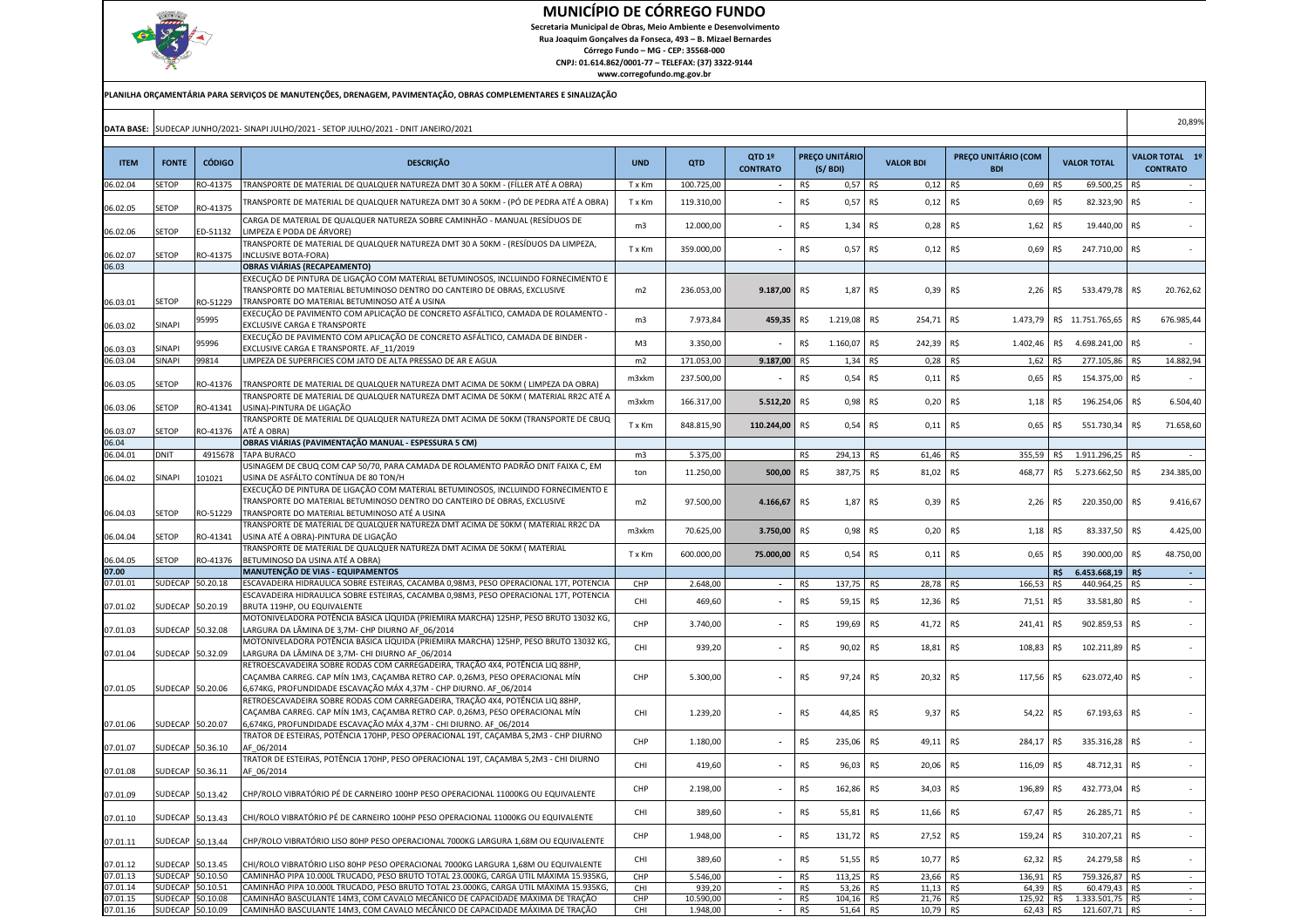

 Secretaria Municipal de Obras, Meio Ambiente e DesenvolvimentoRua Joaquim Gonçalves da Fonseca, 493 – B. Mizael Bernardes

Córrego Fundo – MG - CEP: 35568-000 CNPJ: 01.614.862/0001-77 – TELEFAX: (37) 3322-9144

|             | DATA BASE: SUDECAP JUNHO/2021- SINAPI JULHO/2021 - SETOP JULHO/2021 - DNIT JANEIRO/2021 |               |                                                                                                                                                                                                                                                         |                |           |                           |     |                                 |                    |                                   |                      |                  |     | 20,89%                            |
|-------------|-----------------------------------------------------------------------------------------|---------------|---------------------------------------------------------------------------------------------------------------------------------------------------------------------------------------------------------------------------------------------------------|----------------|-----------|---------------------------|-----|---------------------------------|--------------------|-----------------------------------|----------------------|------------------|-----|-----------------------------------|
| <b>ITEM</b> | <b>FONTE</b>                                                                            | <b>CÓDIGO</b> | <b>DESCRIÇÃO</b>                                                                                                                                                                                                                                        | <b>UND</b>     | QTD       | OTD 1º<br><b>CONTRATO</b> |     | <b>PREÇO UNITÁRIO</b><br>(S/BD) | <b>VALOR BDI</b>   | PREÇO UNITÁRIO (COM<br><b>BDI</b> | <b>VALOR TOTAL</b>   |                  |     | VALOR TOTAL 1º<br><b>CONTRATO</b> |
| 07.01.17    | SUDECAP                                                                                 | 50.31.10      | -<br>GRUPO GERADOR COM CARENAGEM, MOTOR DIESEL POTÊNCIA STANDART ENTRE 250 E 260 KVA                                                                                                                                                                    | CHP            | 1.140,00  |                           | R\$ | 76,33 R\$                       | 15,95 R\$          | 92,28                             | R\$                  | 105.204,43 R\$   |     |                                   |
| 07.01.18    | SUDECAP                                                                                 | 50.31.11      | GRUPO GERADOR COM CARENAGEM, MOTOR DIESEL POTÊNCIA STANDART ENTRE 250 E 260 KVA -                                                                                                                                                                       | CHI            | 389,60    |                           | R\$ | 32,76 R\$                       | $6,84$ R\$         | 39,60                             | R\$                  | 15.427,38 R\$    |     |                                   |
| 07.01.19    | SUDECAP                                                                                 | 50.05.10      | <b>CHP/BETONEIRA 400L, SEM CARREGADOR</b>                                                                                                                                                                                                               | H              | 3.560,00  | $\Box$                    | R\$ | $2,70$ R\$                      | 0,56               | R\$<br>3,26                       | R\$                  | 11.604,82 R\$    |     |                                   |
| 07.01.20    | SUDECAP                                                                                 | 50.05.11      | CHI/BETONEIRA 400L, SEM CARREGADOR                                                                                                                                                                                                                      | H              | 692,00    |                           | R\$ | 0,58                            | R\$<br>$0,12$ R\$  | 0,70                              | R\$                  | 487,71 R\$       |     |                                   |
| 07.01.21    | <b>UDECAP</b>                                                                           | 50.11.10      | CHP/PÁ CARREGADEIRA 180HP CAPACIDADE CACAMBA 3M3 OU EQUIVALENTE                                                                                                                                                                                         | н              | 2.280.00  |                           | R\$ | 232,19 R\$                      | 48,51 R\$          | 280.70                            | R\$                  | 639.997.98 R\$   |     |                                   |
| 07.01.22    | <b>SUDECAP</b>                                                                          | 50.11.11      | CHI/PÁ CARREGADEIRA 180HP CAPACIDADE CAÇAMBA 3M3 OU EQUIVALENTE                                                                                                                                                                                         | H              | 682,00    | $\overline{\phantom{a}}$  | R\$ | 69,02 R\$                       | 14,42 R\$          | 83,44                             | R\$                  | 56.909,29 R\$    |     |                                   |
| 07.01.23    | COMP. 2                                                                                 |               | CAMINHÃO COLETOR, COMPACTADOR DE LIXO 15M3                                                                                                                                                                                                              | MÊS            | 22,80     |                           | R\$ | 60,34                           | $12,61$ R\$<br>R\$ | 72,95                             | R\$                  | 1.663,19 R\$     |     |                                   |
| 08.00       |                                                                                         |               | <b>OBRAS COMPLEMENTARES</b>                                                                                                                                                                                                                             |                |           |                           |     |                                 |                    |                                   | R\$                  | 2.845.439,20 R\$ |     | 313.568,64                        |
|             | SINAPI                                                                                  |               | EXECUÇÃO DE PASSEIO (CALÇADA) OU PISO DE CONCRETO COM CONCRETO MOLDADO IN                                                                                                                                                                               | M <sub>3</sub> | 1.360,00  |                           | R\$ | 522,87                          | R\$<br>109,25      | R\$<br>632,12                     | R\$                  | 859.683,20       | R\$ |                                   |
| 08.01.01    |                                                                                         | 94991         | LOCO, USINADO, ACABAMENTO CONVENCIONAL, NÃO ARMADO. AF 07/2016                                                                                                                                                                                          |                |           |                           |     |                                 |                    |                                   |                      |                  |     |                                   |
|             |                                                                                         |               | GUIA (MEIO-FIO) E SARJETA CONJUGADOS DE CONCRETO, MOLDADA IN LOCO EM TRECHO RETO                                                                                                                                                                        |                |           |                           |     |                                 |                    |                                   |                      |                  |     |                                   |
|             |                                                                                         |               | COM EXTRUSORA, 45 CM BASE (15 CM BASE DA GUIA + 30 CM BASE DA SAR                                                                                                                                                                                       | M              | 8.400,00  |                           | R\$ | 37,49                           | R\$<br>7,83        | R\$<br>45,32                      | R\$                  | 380.688,00       | R\$ |                                   |
| 08.01.02    | SINAPI                                                                                  | 94267         | JETA) X 22 CM ALTURA. AF 06/2016                                                                                                                                                                                                                        |                |           |                           |     |                                 |                    |                                   |                      |                  |     |                                   |
| 08.01.03    | SINAPI                                                                                  |               | GUIA (MEIO-FIO) E SARJETA CONJUGADOS DE CONCRETO, MOLDADA IN LOCO EM TRE M<br>CHO CURVO COM EXTRUSORA, 45 CM BASE (15 CM BASE DA GUIA + 30 CM BASE DA SA<br>94268 RJETA) X 22 CM ALTURA. AF_06/2016                                                     | M              | 2.100,00  |                           | R\$ | 40,98                           | R\$<br>8,56        | R\$<br>49,54                      | R\$                  | 104.034,00       | R\$ |                                   |
|             |                                                                                         |               | ASSENTAMENTO DE GUIA (MEIO-FIO) EM TRECHO RETO, CONFECCIONADA EM CONCRETO PRÉ-<br>FABRICADO, DIMENSÕES 100X15X13X30 CM (COMPRIMENTO X BASE INFERIOR X BA                                                                                                | M              | 9.900,00  | 3.333,00                  | R\$ | 36,67                           | R\$<br>7,66        | R\$<br>44,33                      | R\$                  | 438.867,00       | R\$ | 147.751,89                        |
| 08.01.04    | SINAPI                                                                                  |               | 94273 SE SUPERIOR X ALTURA), PARA VIAS URBANAS (USO VIÁRIO). AF_06/2016                                                                                                                                                                                 |                |           |                           |     |                                 |                    |                                   |                      |                  |     |                                   |
| 08.01.05    | SINAPI                                                                                  |               | ASSENTAMENTO DE GUIA (MEIO-FIO) EM TRECHO CURVO, CONFECCIONADA EM CONCRETO PRÉ-<br>FABRICADO, DIMENSÕES 100X15X13X30 CM (COMPRIMENTO X BASE INFERIOR X B<br>94274 ASE SUPERIOR X ALTURA), PARA VIAS URBANAS (USO VIÁRIO). AF 06/2016                    | M              | 2.600,00  |                           | R\$ | 39,88                           | R\$<br>8,33        | R\$<br>48,21                      | R\$                  | 125.346,00       | R\$ |                                   |
| 08.01.06    | SINAPI                                                                                  | 94289         | EXECUÇÃO DE SARJETA DE CONCRETO USINADO, MOLDADA IN LOCO EM TRECHO RETO,<br>45 CM BASE X 10 CM ALTURA. AF 06/2016                                                                                                                                       | M              | 8.600,00  | 3.333,00                  | R\$ | 41,15                           | R\$<br>8,60        | R\$<br>49,75                      | R\$                  | 427.850,00       | R\$ | 165.816,75                        |
|             |                                                                                         |               | EXECUÇÃO DE SARJETA DE CONCRETO USINADO, MOLDADA IN LOCO EM TRECHO CURVO, 45 CM                                                                                                                                                                         |                |           |                           |     |                                 |                    |                                   |                      |                  |     |                                   |
| 08.01.07    | SINAPI                                                                                  |               | 94290 BASE X 10 CM ALTURA. AF_06/2016                                                                                                                                                                                                                   | M              | 2.300,00  |                           | R\$ | 49,68                           | R\$<br>10,38       | R\$<br>60,06                      | R\$                  | 138.138,00       | R\$ |                                   |
| 08.01.08    | SETOP                                                                                   |               | SARJETA DE CONCRETO URBANO (SCU), TIPO 1, COM FCK 15 MPA, LARGURA DE 50CM COM<br>NCLINAÇÃO DE 3%, ESP. 7CM, PADRÃO DER-MG, EXCLUSIVE MEIO-FIO, INCLUSIVE ESCAVAÇÃO,<br>ED-14762 APILAOMENTO E TRANSPORTE COM RETIRADA DO MATERIAL ESCAVADO (EM CAÇAMBA) | M              | 4.500,00  |                           | R\$ | 26,02                           | R\$<br>5,44        | R\$<br>31,46                      | R\$                  | 141.570,00 R\$   |     |                                   |
| 08.01.09    | SETOP                                                                                   |               | DEMOLIÇÃO DE PAVIMENTO PARALELEPÍPEDO REJUNTADOS COM AREIA INCLUSIVE AFASTAMENTO E<br>ED-48491 EMPILHAMENTO                                                                                                                                             | M <sub>2</sub> | 7.500,00  |                           | R\$ | 11,95 R\$                       | 2,50               | R\$<br>14,45                      | R\$                  | 108.375,00 R\$   |     |                                   |
| 08.01.10    | SETOP                                                                                   |               | ED-51143 REMOÇÃO E REASSENTAMENTO DE MEIO-FIO DE GNAISSE COM REAPROVEITAMENTO                                                                                                                                                                           | M              | 2.300,00  |                           | R\$ | 43,48                           | R\$<br>9,08        | R\$<br>52,56                      | R\$                  | 120.888,00       | R\$ |                                   |
| 09.00       |                                                                                         |               | SINALIZAÇÃO HORIZONTAL/VERTICAL                                                                                                                                                                                                                         |                |           |                           |     |                                 |                    |                                   | R\$ 4.509.395,30 R\$ |                  |     |                                   |
| 09.01       |                                                                                         |               | SINALIZAÇÃO HORIZONTAL                                                                                                                                                                                                                                  |                |           |                           |     |                                 |                    |                                   |                      |                  |     |                                   |
| 09.01.01    | <b>SINAPI</b>                                                                           | 102512        | PINTURA DE EIXO VIÁRIO SOBRE ASFALTO COM TINTA RETRORREFLETIVA A BASE DE RESINA<br>ACRÍLICA COM MICROESFERAS DE VIDRO, APLICAÇÃO MECÂNICA COM DEMARCADO<br>RA AUTOPROPELIDA. AF 05/2021                                                                 | M              | 42.500,00 |                           | R\$ | 3,74                            | R\$<br>0,78        | R\$<br>4,52                       | R\$                  | 192.100,00       | R\$ |                                   |
| 09.01.02    | SINAPI                                                                                  | 102513        | PINTURA DE SÍMBOLOS E TEXTOS COM TINTA ACRÍLICA, DEMARCAÇÃO COM FITA ADESIVA E<br>APLICAÇÃO COM ROLO. AF 05/2021                                                                                                                                        | M <sub>2</sub> | 4.000,00  |                           | R\$ | 34,56                           | R\$<br>7,22        | R\$<br>41,78                      | R\$                  | 167.120,00       | R\$ |                                   |
| 09.01.03    | SINAPI                                                                                  | 102520        | PINTURA DE SINALIZAÇÃO VERTICAL DE SEGURANÇA, FAIXAS AMARELA E PRETA, APLICAÇÃO<br>MANUAL, 2 DEMÃOS. AF 05/2021                                                                                                                                         | M <sub>2</sub> | 4.000,00  |                           | R\$ | 59,88                           | R\$<br>12,51       | R\$<br>72,39                      | R\$                  | 289.560,00       | R\$ |                                   |
|             |                                                                                         |               | TACHÃO REFLETIVO TIPO SHTRG, COM CATADIÓPTRICO NAS DUAS<br>FACES (EXECUÇÃO, INCLUINDO FORNECIMENTO, COLOCAÇÃO E                                                                                                                                         | <b>UND</b>     | 11.400,00 |                           | R\$ | 22,49                           | R\$<br>4,70        | R\$<br>27,19                      | R\$                  | 309.966,00       | R\$ |                                   |
| 09.01.04    | SETOP                                                                                   | RO-41228      | TRANSPORTE DE TODOS OS MATERIAIS)                                                                                                                                                                                                                       |                |           |                           |     |                                 |                    |                                   |                      |                  |     |                                   |
| 09.01.05    | <b>SETOP</b>                                                                            | RO-41230      | TACHA REFLETIVA TIPO SHTRP, COM CATADIÓPTRICONAS DUAS FACES (EXECUÇÃO, INCLUINDO<br>FORNECIMENTO, COLOCAÇÃO E TRANSPORTE DE TODOS OS MATERIAIS)                                                                                                         | <b>UND</b>     | 18.750,00 |                           | R\$ | 13,12 R\$                       | 2,74               | R\$<br>15,86                      | R\$                  | 297.375,00 R\$   |     |                                   |
| 09.01.06    | <b>SETOP</b>                                                                            | RO-41237      | INHAS DE RESINA ACRILICA DE 0,6MM DE ESPESSURA E LARGURA = 0,10M (EXECUÇÃO, INCLUINDO<br>PRÉ-MARCAÇÃO, FORNECIMENTO E TRANSPORTE DE TODOS OS MATERIAIS)                                                                                                 | M              | 15.000,00 |                           | R\$ | 2,34                            | R\$<br>0,49        | R\$<br>2,83                       | R\$                  | 42.450,00 R\$    |     |                                   |
| 09.01.07    | <b>SETOP</b>                                                                            | RO-41243      | INHAS DE RESINA ACRILICA 0,6MM COM LARGURA > 0,30M (EXECUÇÃO, INCLUSIVE PRÉ-<br>MARCAÇÃO, FORNECIMENTO E TRANSPORTE DE TODOS OS MATERIAIS                                                                                                               | M <sub>2</sub> | 7.720,00  |                           | R\$ | 22,60                           | R\$<br>4,72        | R\$<br>27,32                      | R\$                  | 210.910,40 R\$   |     |                                   |
| 09.01.08    | SICRO/<br>DNIT-<br>ABRIL<br>2021                                                        | 5213413       | PINTURA DE FAIXA COM PLÁSTICO A FRIO TRICOMPONENTE À BASE DE RESINAS METACRÍLICAS POR<br>ASPERSÃO - ESPESSURA DE 0,6 MM                                                                                                                                 | M <sub>2</sub> | 18.000,00 |                           | R\$ | 43,41                           | R\$<br>9,07        | R\$<br>52,48                      | R\$                  | 944.640,00       | R\$ |                                   |
|             |                                                                                         |               |                                                                                                                                                                                                                                                         |                |           |                           |     |                                 |                    |                                   |                      |                  |     |                                   |